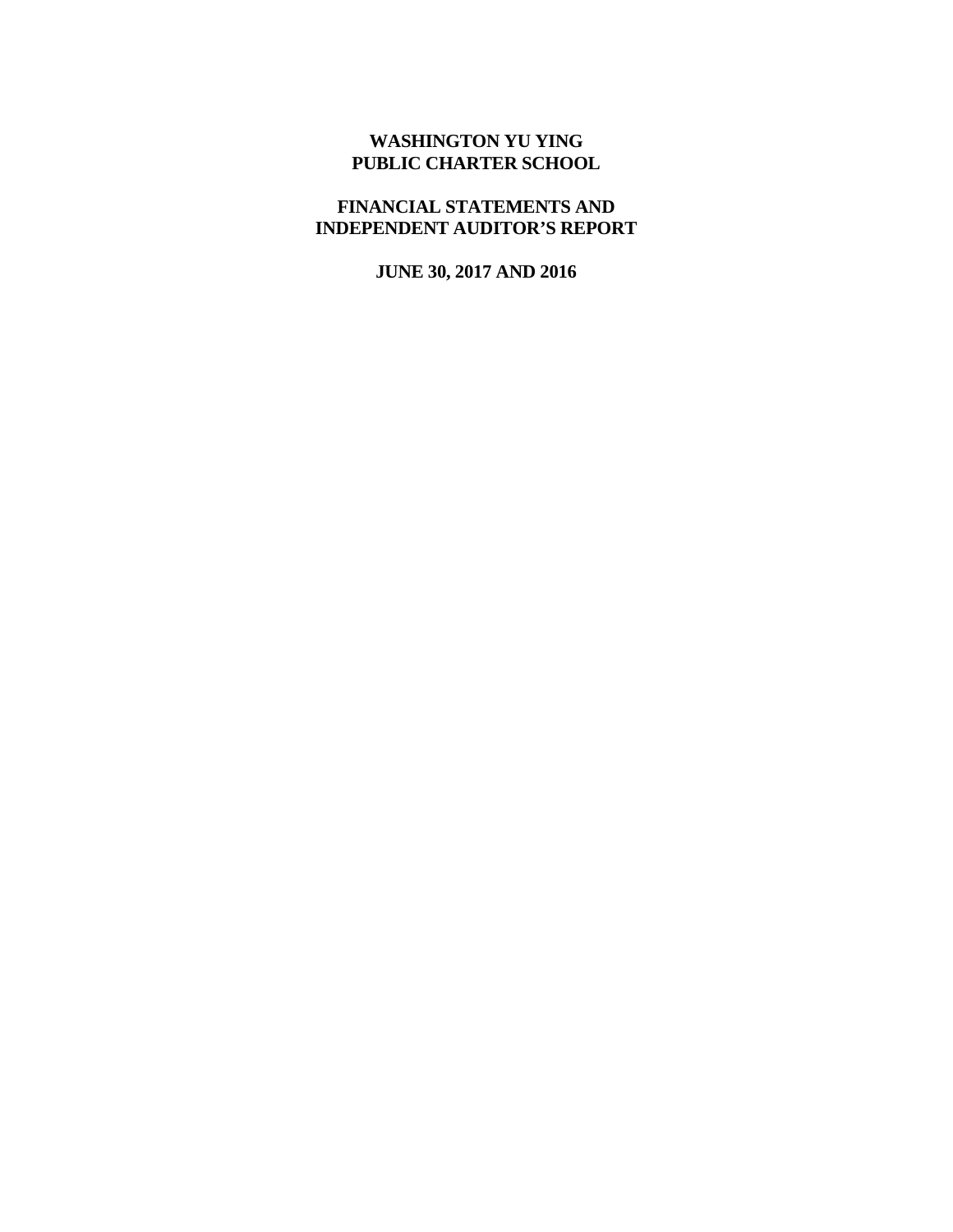# **TABLE OF CONTENTS**

|                                                                                                                                                                            | Page No  |
|----------------------------------------------------------------------------------------------------------------------------------------------------------------------------|----------|
| <b>INDEPENDENT AUDITOR'S REPORT</b>                                                                                                                                        | $1-2$    |
| <b>FINANCIAL STATEMENTS</b>                                                                                                                                                |          |
| <b>Statements of Financial Position</b>                                                                                                                                    | 3        |
| <b>Statements of Activities</b>                                                                                                                                            | 4        |
| Statement of Functional Expenses, Year Ended June 30, 2017                                                                                                                 | 5        |
| Statement of Functional Expenses, Year Ended June 30, 2016                                                                                                                 | 6        |
| <b>Statements of Cash Flows</b>                                                                                                                                            | 7        |
| Notes to the Financial Statements                                                                                                                                          | $8 - 17$ |
| Independent Auditor's Report on Internal Control Over<br>Financial Reporting and on Compliance and Other Matters<br>Based on an Audit of Financial Statements Performed in |          |
| Accordance with Government Auditing Standards                                                                                                                              | 18-19    |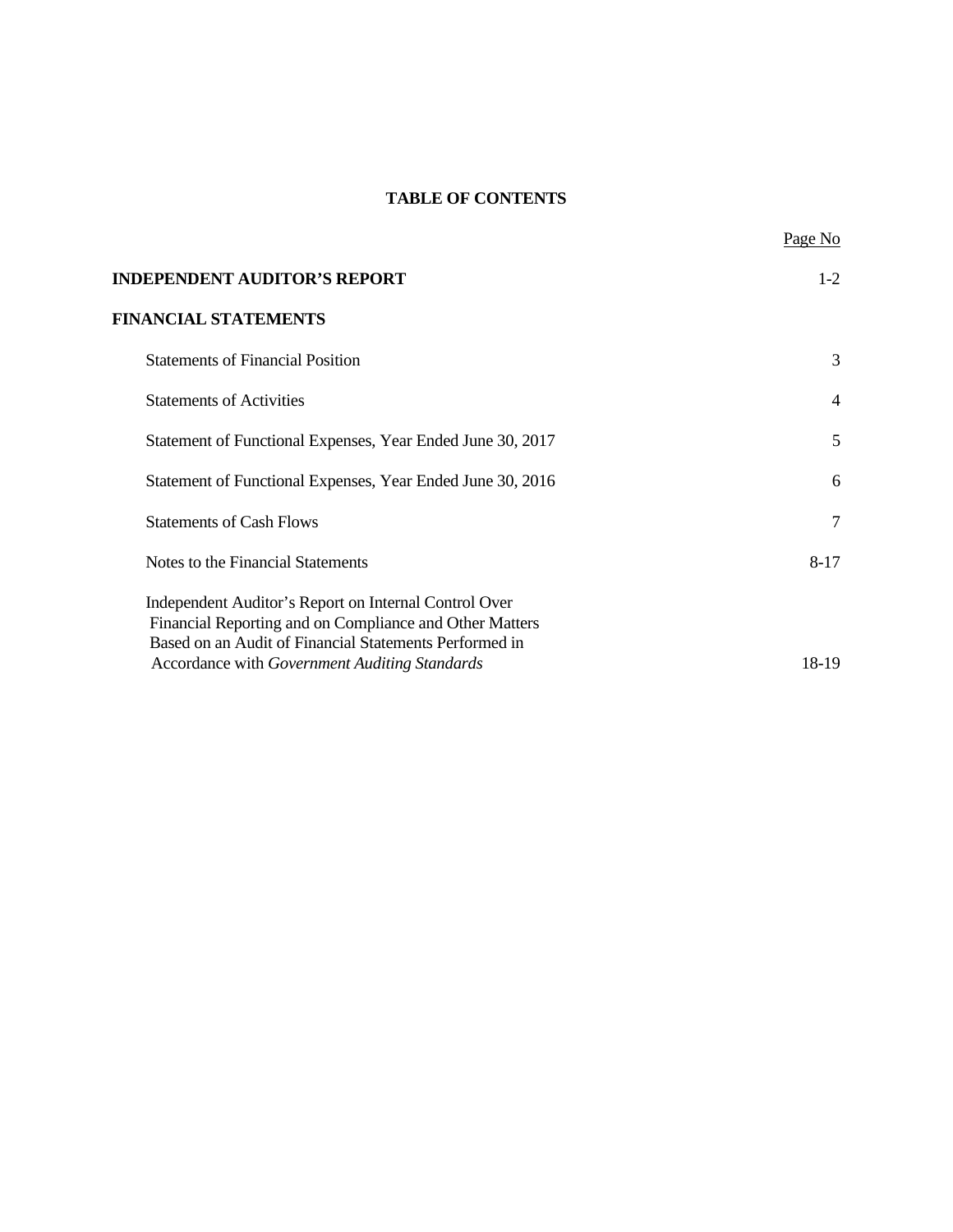

1730 Rhode Island Avenue, NW Suite 800 Washington, DC 20036 (202) 296-3306 Fax: (202) 296-0059

Independent Auditor's Report

The Board of Trustees Washington Yu Ying Public Charter School Washington, DC

## **Report on the Financial Statements**

We have audited the accompanying financial statements of Washington Yu Ying Public Charter School (a nonprofit organization), which comprise the statements of financial position as of June 30, 2017 and 2016, and the related statements of activities, functional expenses, and cash flows for the years then ended, and the related notes to the financial statements.

## **Management's Responsibility for the Financial Statements**

Management is responsible for the preparation and fair presentation of these financial statements in accordance with accounting principles generally accepted in the United States of America; this includes the design, implementation, and maintenance of internal control relevant to the preparation and fair presentation of financial statements that are free from material misstatement, whether due to fraud or error.

## **Auditor's Responsibility**

Our responsibility is to express an opinion on these financial statements based on our audits. We conducted our audits in accordance with auditing standards generally accepted in the United States of America and the standards applicable to financial audits contained in *Government Auditing Standards,* issued by the Comptroller General of the United States. Those standards require that we plan and perform the audit to obtain reasonable assurance about whether the financial statements are free from material misstatement.

An audit involves performing procedures to obtain audit evidence about the amounts and disclosures in the financial statements. The procedures selected depend on the auditor's judgment, including the assessment of the risks of material misstatement of the financial statements, whether due to fraud or error. In making those risk assessments, the auditor considers internal control relevant to the entity's preparation and fair presentation of the financial statements in order to design audit procedures that are appropriate in the circumstances, but not for the purpose of expressing an opinion on the effectiveness of the entity's internal control. Accordingly, we express no such opinion. An audit also includes evaluating the appropriateness of accounting policies used and the reasonableness of significant accounting estimates made by management, as well as evaluating the overall presentation of the financial statements.

We believe that the audit evidence we have obtained is sufficient and appropriate to provide a basis for our audit opinion.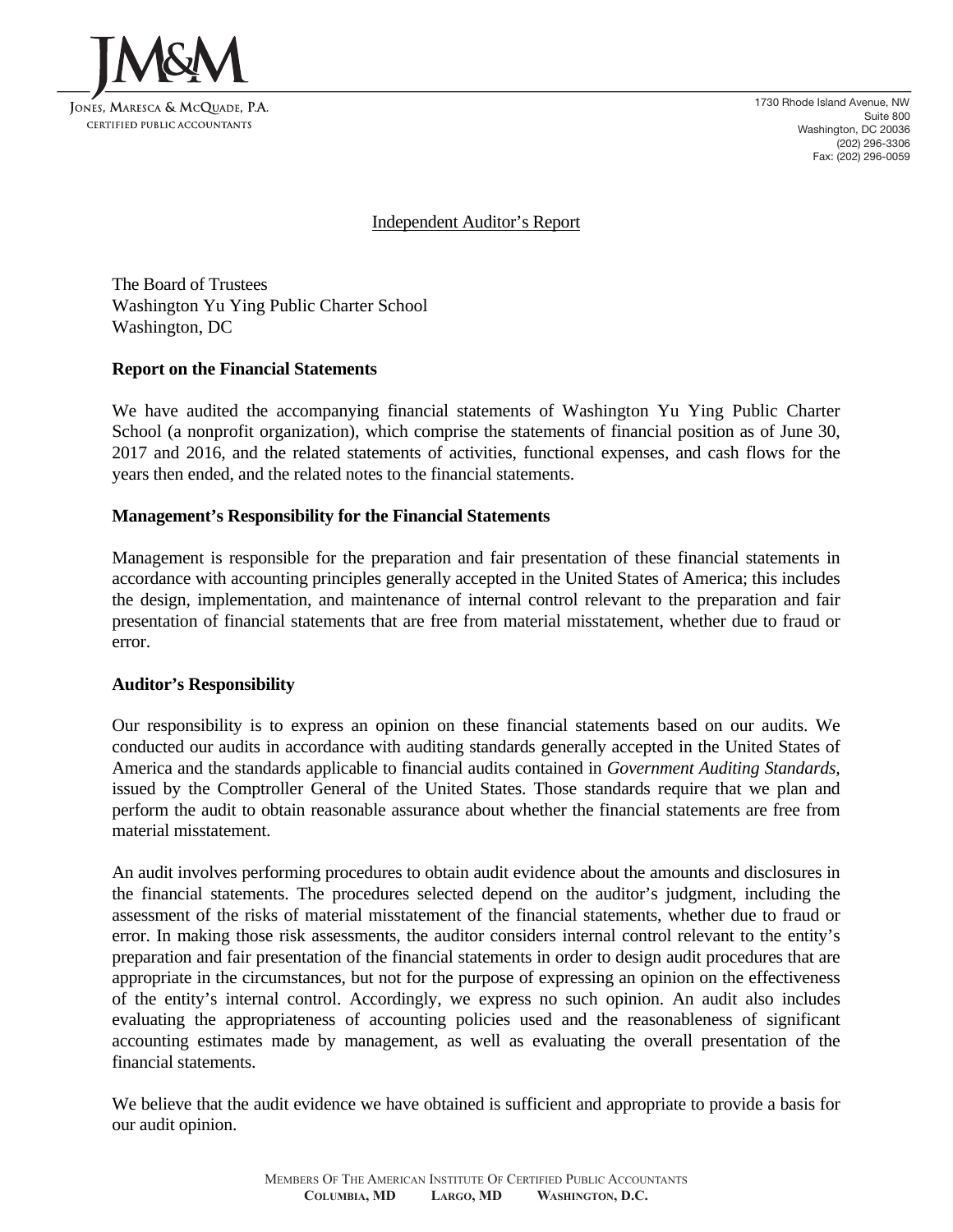Independent Auditor's Report Page 2

# **Opinion**

In our opinion, the financial statements referred to above present fairly, in all material respects, the financial position of Washington Yu Ying Public Charter School as of June 30, 2017 and 2016, and the changes in its net assets and its cash flows for the years then ended in accordance with accounting principles generally accepted in the United States of America.

## **Other Reporting Required by** *Government Auditing Standards*

In accordance with *Government Auditing Standards*, we have also issued our report dated November 14, 2017, on our consideration of Washington Yu Ying Public Charter School's internal control over financial reporting and on our tests of its compliance with certain provisions of laws, regulations, contracts, and grant agreements and other matters. The purpose of that report is to describe the scope of our testing of internal control over financial reporting and compliance and the results of that testing, and not to provide an opinion on internal control over financial reporting or on compliance. That report is an integral part of an audit performed in accordance with *Government Auditing Standards* in considering Washington Yu Ying Public Charter School's internal control over financial reporting and compliance.

Jam Marma & Ma Quade PA

Washington, DC November 14, 2017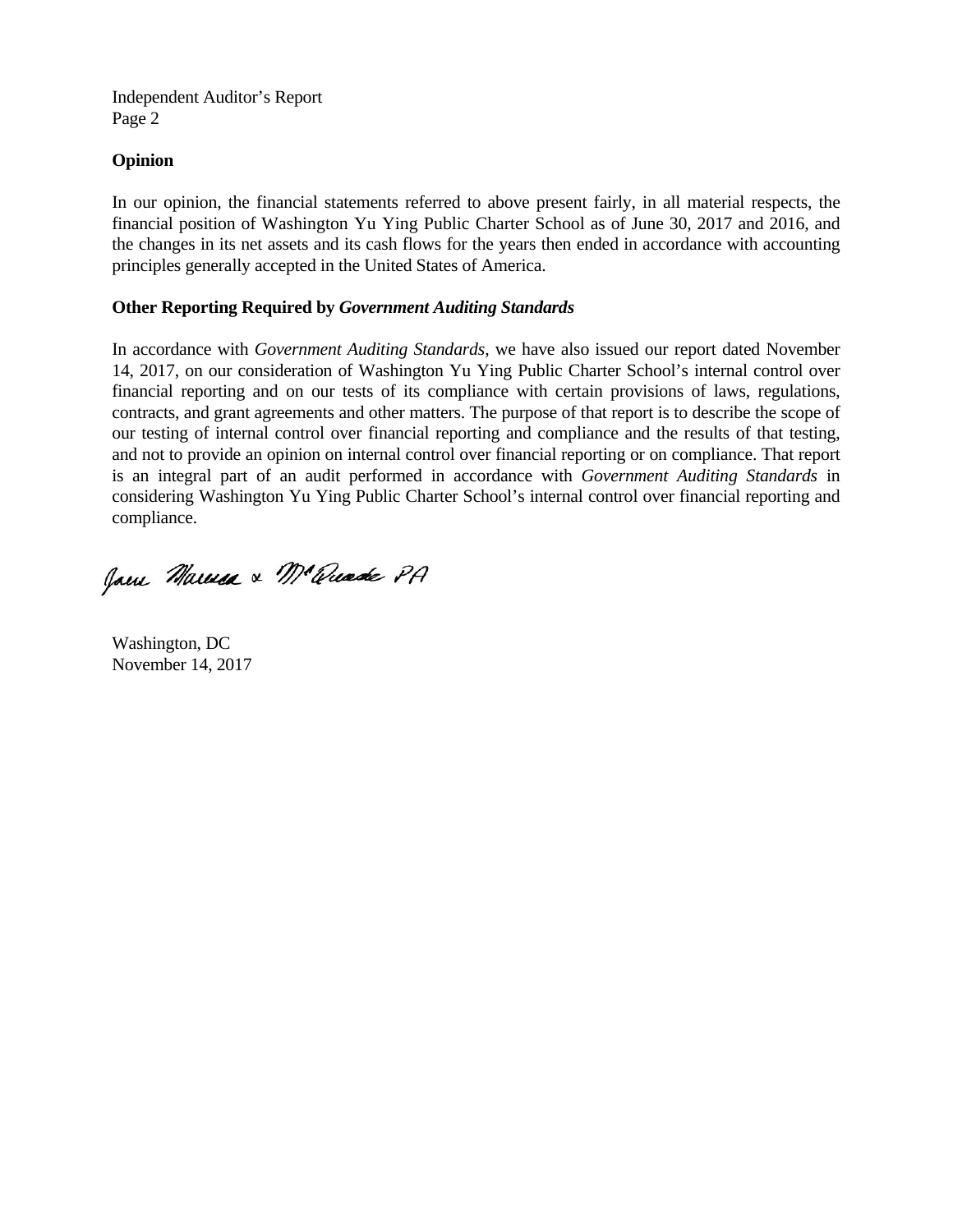# **WASHINGTON YU YING PUBLIC CHARTER SCHOOL STATEMENTS OF FINANCIAL POSITION JUNE 30, 2017 AND 2016**

|                                                  | 2017             |    | 2016                   |
|--------------------------------------------------|------------------|----|------------------------|
| <b>ASSETS</b>                                    |                  |    |                        |
| <b>CURRENT ASSETS</b>                            |                  |    |                        |
| Cash and cash equivalents                        | \$<br>8,128,736  | \$ | 6,640,311              |
| Grants receivable                                | 87,765           |    | 146,382                |
| Accounts receivable                              | 7,668            |    | 7,154                  |
| Prepaid expenses                                 | 103,901          |    | 121,060                |
| Security deposits                                | 4,895            |    | 13,395                 |
| <b>Total Current Assets</b>                      | 8,332,965        |    | $\overline{6,928,302}$ |
| <b>NONCURRENT ASSETS</b>                         |                  |    |                        |
| Property and equipment, net                      | 15,605,871       |    | 15,923,824             |
| <b>TOTAL ASSETS</b>                              | 23,938,836       | \$ | 22,852,126             |
| <b>LIABILITIES AND NET ASSETS</b>                |                  |    |                        |
| <b>CURRENT LIABILITIES</b>                       |                  |    |                        |
| Accounts payable and accrued expenses            | \$<br>254,500    | \$ | 152,087                |
| Accrued salaries and related expenses            | 342,494          |    | 320,316                |
| Deferred revenue                                 | 555              |    | 1,490                  |
| Capital lease obligation, current                | 11,755           |    | 11,183                 |
| Current maturity of long-term debt               | 424,672          |    | 409,000                |
| <b>Total Current Liabilities</b>                 | 1,033,976        |    | 894,076                |
| <b>NONCURRENT LIABILITIES</b>                    |                  |    |                        |
| Interest rate swap                               | 148,067          |    | 439,543                |
| Capital lease obligation, net of current portion | 21,286           |    | 32,958                 |
| Long-term debt, net                              | 11,798,724       |    | 12,212,008             |
| <b>Total Noncurrent Liabilities</b>              | 11,968,077       |    | 12,684,509             |
| <b>TOTAL LIABILITIES</b>                         | 13,002,053       |    | 13,578,585             |
| <b>NET ASSETS</b>                                |                  |    |                        |
| Unrestricted                                     | 10,909,777       |    | 9,230,750              |
| Temporarily restricted                           | 27,006           |    | 42,791                 |
| <b>Total Net Assets</b>                          | 10,936,783       |    | 9,273,541              |
| <b>TOTAL LIABILITIES AND NET ASSETS</b>          | \$<br>23,938,836 | \$ | 22,852,126             |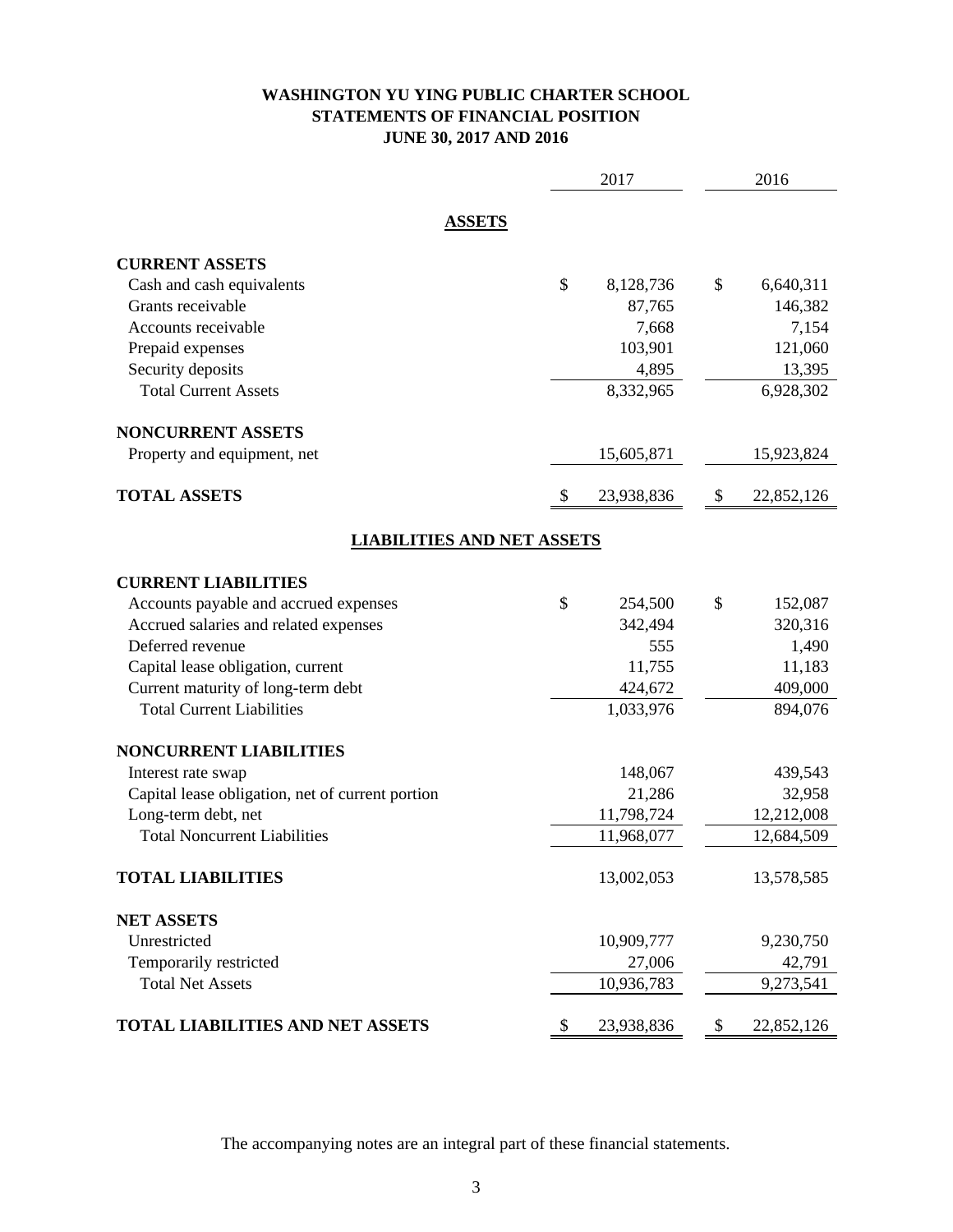### **WASHINGTON YU YING PUBLIC CHARTER SCHOOL STATEMENTS OF ACTIVITIES YEARS ENDED JUNE 30, 2017 AND 2016**

|                                            | 2017             |              |                 | 2016            |              |                 |  |
|--------------------------------------------|------------------|--------------|-----------------|-----------------|--------------|-----------------|--|
|                                            |                  | Temporarily  |                 |                 | Temporarily  |                 |  |
|                                            | Unrestricted     | Restricted   | Total           | Unrestricted    | Restricted   | Total           |  |
| <b>REVENUE AND SUPPORT</b>                 |                  |              |                 |                 |              |                 |  |
| Per pupil appropriations                   | 7,137,554<br>\$  | \$           | 7,137,554<br>\$ | \$<br>6,522,031 | \$           | 6,522,031<br>\$ |  |
| Per pupil facility allowance               | 1,783,804        |              | 1,783,804       | 1,721,324       |              | 1,721,324       |  |
| Federal entitlements and grants            | 254,635          |              | 254,635         | 741,916         |              | 741,916         |  |
| Other grants and contributions             | 141,661          | 15,680       | 157,341         | 251,606         | 12,755       | 264,361         |  |
| Donated services and materials             | 82,058           |              | 82,058          | 39,052          |              | 39,052          |  |
| Program service fees                       | 967,434          |              | 967,434         | 906,995         |              | 906,995         |  |
| Interest                                   | 1,820            |              | 1,820           | 2,644           |              | 2,644           |  |
| Change in fair value of interest rate swap | 291,476          |              | 291,476         | (241, 193)      |              | (241, 193)      |  |
| Other revenues                             | 31,848           |              | 31,848          | 4,726           |              | 4,726           |  |
| Net assets released from restrictions      | 31,465           | (31, 465)    |                 | 21,963          | (21,963)     |                 |  |
| <b>Total Revenue and Support</b>           | 10,723,755       | (15,785)     | 10,707,970      | 9,971,064       | (9,208)      | 9,961,856       |  |
| <b>EXPENSES</b>                            |                  |              |                 |                 |              |                 |  |
| Program/Educational services               | 7,378,911        |              | 7,378,911       | 7,378,120       |              | 7,378,120       |  |
| Management and general                     | 1,514,217        |              | 1,514,217       | 1,462,351       |              | 1,462,351       |  |
| Fundraising                                | 151,600          |              | 151,600         | 107,307         |              | 107,307         |  |
| <b>Total Expenses</b>                      | 9,044,728        | $\sim$       | 9,044,728       | 8,947,778       |              | 8,947,778       |  |
| <b>CHANGE IN NET ASSETS</b>                | 1,679,027        | (15,785)     | 1,663,242       | 1,023,286       | (9,208)      | 1,014,078       |  |
| NET ASSETS, beginning of year              | 9,230,750        | 42,791       | 9,273,541       | 8,207,464       | 51,999       | 8,259,463       |  |
| NET ASSETS, end of year                    | 10,909,777<br>\$ | \$<br>27,006 | \$10,936,783    | 9,230,750<br>\$ | \$<br>42,791 | 9,273,541<br>\$ |  |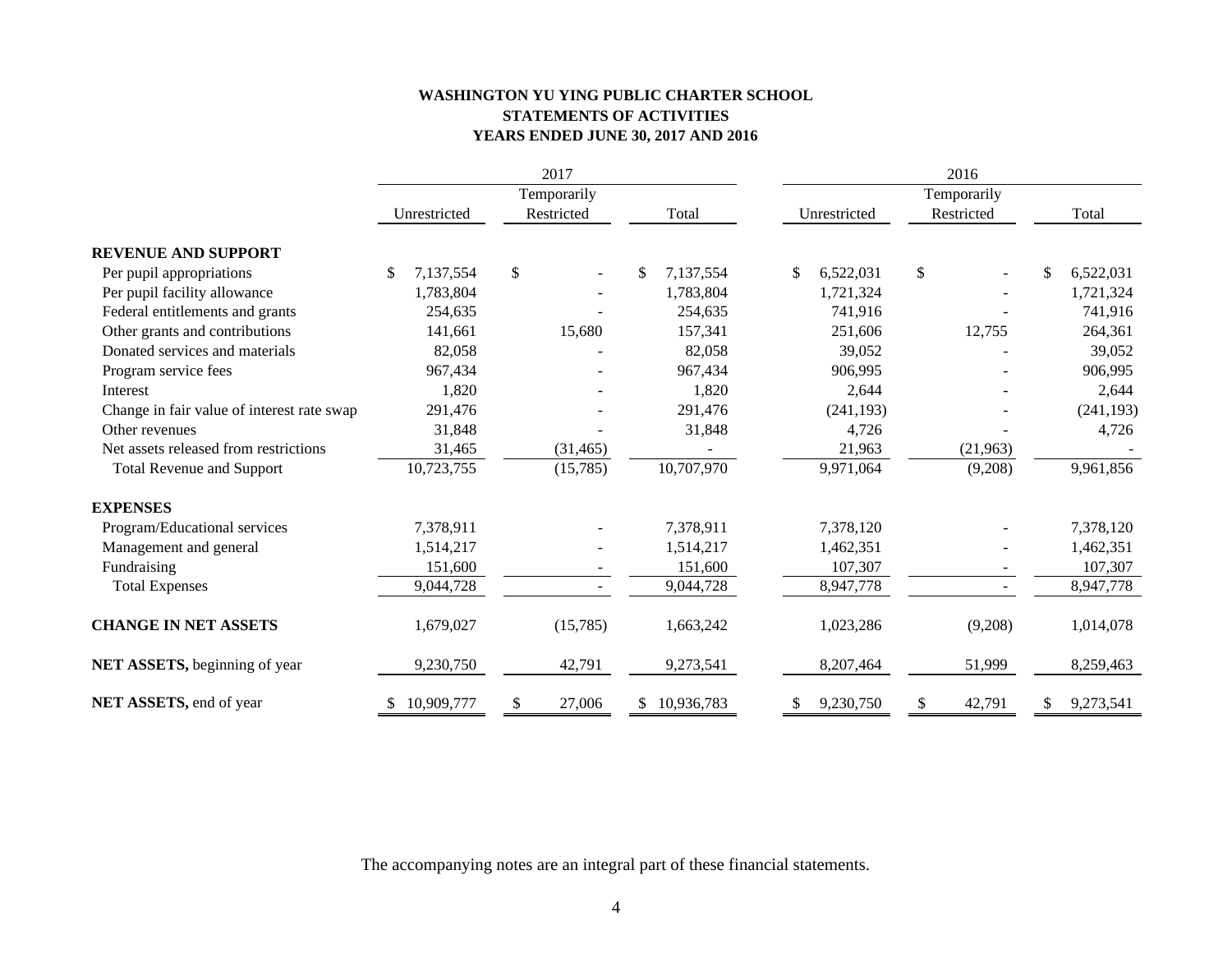#### **WASHINGTON YU YING PUBLIC CHARTER SCHOOL STATEMENT OF FUNCTIONAL EXPENSES YEAR ENDED JUNE 30, 2017**

|                                            | Program/<br>Educational | <b>Management</b><br>and General | <b>Fundraising</b> | <b>Total</b>    |
|--------------------------------------------|-------------------------|----------------------------------|--------------------|-----------------|
| <b>Personnel Costs</b>                     |                         |                                  |                    |                 |
| Salaries                                   | \$<br>4,451,444         | \$<br>743,760                    | \$<br>74,291       | \$<br>5,269,495 |
| Employee benefits                          | 482,223                 | 80,572                           | 8,048              | 570,843         |
| Payroll taxes                              | 303,742                 | 50,750                           | 5,069              | 359,561         |
| Professional development                   | 83,741                  | 13,992                           | 1,398              | 99,131          |
| Other staff-related expense                | 54,487                  | 9,104                            | 909                | 64,500          |
| <b>Total Personnel Costs</b>               | 5,375,637               | 898,178                          | 89,715             | 6,363,530       |
| <b>Direct Student Costs</b>                |                         |                                  |                    |                 |
| Supplies, materials, snacks                | 176,433                 |                                  |                    | 176,433         |
| Fieldwork and other transportation         | 23,728                  |                                  |                    | 23,728          |
| Contracted instruction fees                | 308,913                 |                                  |                    | 308,913         |
| <b>Textbooks</b>                           | 9,259                   |                                  |                    | 9,259           |
| Student assessments                        | 31,382                  |                                  |                    | 31,382          |
| Student food service program               | 160,618                 |                                  |                    | 160,618         |
| Other student costs                        | 25,533                  |                                  |                    | 25,533          |
| <b>Total Direct Student Costs</b>          | 735,866                 |                                  |                    | 735,866         |
| <b>Occupancy Expense</b>                   |                         |                                  |                    |                 |
| Maintenance and repairs                    | 44,344                  | 7,409                            | 740                | 52,493          |
| Utilities and garbage removal              | 100,339                 | 16,764                           | 1,675              | 118,778         |
| Contracted building services               | 156,131                 | 26,087                           | 2,606              | 184,824         |
| Janitorial supplies                        | 19,982                  | 3,339                            | 333                | 23,654          |
| Depreciation and amortization - facilities | 325,987                 | 54,250                           | 5,657              | 385,894         |
| Interest                                   | 338,934                 | 56,846                           | 5,440              | 401,220         |
| <b>Total Occupancy Expense</b>             | 985,717                 | 164,695                          | 16,451             | 1,166,863       |
| <b>Office Expense</b>                      |                         |                                  |                    |                 |
| Office supplies                            | 33,809                  | 5,649                            | 564                | 40,022          |
| Office expense and equipment rental        | 3,739                   | 625                              | 62                 | 4,426           |
| Telephone                                  | 21,640                  | 3,616                            | 361                | 25,617          |
| Postage                                    | 763                     | 127                              | 13                 | 903             |
| Printing and copying                       | 2,682                   | 447                              | 45                 | 3,174           |
| Computer support                           | 33,579                  | 5,610                            | 560                | 39,749          |
| <b>Total Office Expense</b>                | 96,212                  | 16,074                           | 1,605              | 113,891         |
| <b>General Expense</b>                     |                         |                                  |                    |                 |
| Insurance                                  | 47,124                  | 7,873                            | 786                | 55,783          |
| Authorizer fees                            |                         | 102,120                          |                    | 102,120         |
| Accounting, auditing and payroll           |                         | 150,159                          |                    | 150,159         |
| Legal fees                                 | 7,993                   | 10,272                           |                    | 18,265          |
| Other professional and fundraising fees    |                         | 103,864                          | 41,690             | 145,554         |
| Dues, fees, and fines                      | 34,127                  | 22,053                           |                    | 56,180          |
| Other general expense                      | 1,586                   | 14,884                           |                    | 16,470          |
| Donated services                           | 13,312                  | 10,500                           |                    | 23,812          |
| Donated materials                          | 272                     |                                  |                    | 272             |
| Depreciation - operating assets            | 81,065                  | 13,545                           | 1,353              | 95,963          |
| <b>Total General Expense</b>               | 185,479                 | 435,270                          | 43,829             | 664,578         |
| <b>Total Expenses</b>                      | \$<br>7,378,911         | \$<br>1,514,217                  | \$<br>151,600      | \$<br>9,044,728 |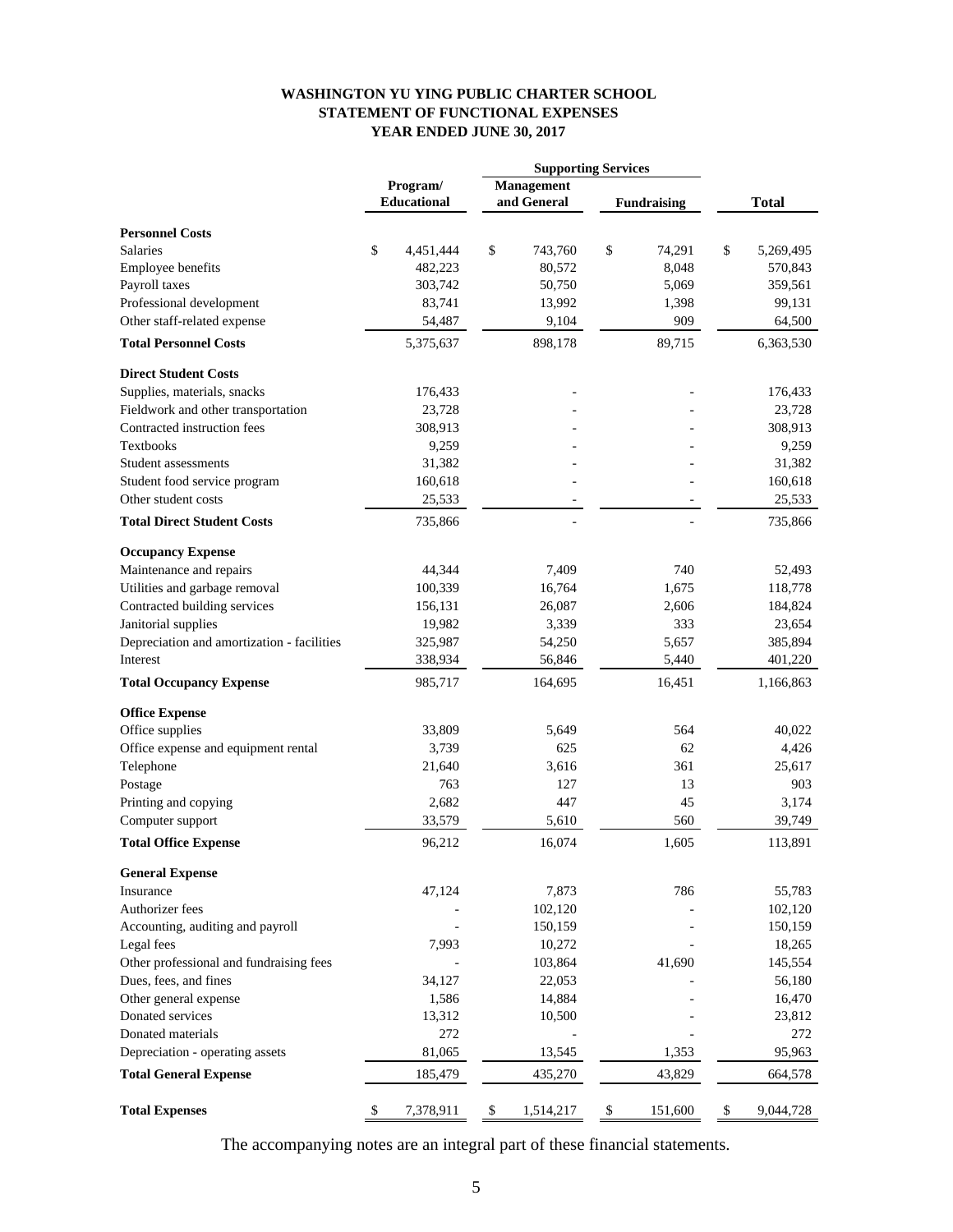### **WASHINGTON YU YING PUBLIC CHARTER SCHOOL STATEMENT OF FUNCTIONAL EXPENSES YEAR ENDED JUNE 30, 2016**

|                                                         |                    | <b>Supporting Services</b> |                    |                   |
|---------------------------------------------------------|--------------------|----------------------------|--------------------|-------------------|
|                                                         | Program/           | <b>Management</b>          |                    |                   |
|                                                         | <b>Educational</b> | and General                | <b>Fundraising</b> | <b>Total</b>      |
| <b>Personnel Costs</b>                                  |                    |                            |                    |                   |
| <b>Salaries</b>                                         | \$<br>4,172,260    | \$<br>706,737              | \$<br>49,562       | \$<br>4,928,559   |
| Employee benefits                                       | 433,719            | 73,468                     | 5,152              | 512,339           |
| Payroll taxes                                           | 284,274            | 48,152                     | 3,377              | 335,803           |
|                                                         |                    |                            |                    |                   |
| Professional development<br>Other staff-related expense | 94,082<br>65,473   | 15,937<br>11,090           | 1,118<br>778       | 111,137<br>77,341 |
| <b>Total Personnel Costs</b>                            | 5,049,808          | 855,384                    | 59,987             | 5,965,179         |
| <b>Direct Student Costs</b>                             |                    |                            |                    |                   |
| Supplies, materials, snacks                             | 176,450            |                            |                    | 176,450           |
| Fieldwork and other transportation                      | 40,313             |                            |                    | 40,313            |
| Contracted instruction fees                             | 204,187            |                            |                    | 204,187           |
| <b>Textbooks</b>                                        | 12,896             |                            |                    | 12,896            |
| Student assessments                                     | 16,414             |                            |                    | 16,414            |
| Student food service program                            | 187,133            |                            |                    | 187,133           |
| Other student costs                                     | 20,820             |                            |                    | 20,820            |
| <b>Total Direct Student Costs</b>                       | 658,213            |                            |                    | 658,213           |
| <b>Occupancy Expense</b>                                |                    |                            |                    |                   |
| Maintenance and repairs                                 | 54,038             | 9,154                      | 642                | 63,834            |
| Utilities and garbage removal                           | 95,971             | 16,256                     | 1,140              | 113,367           |
| Contracted building services                            | 154,628            | 26,192                     | 1,837              | 182,657           |
| Janitorial supplies                                     | 19,529             | 3,309                      | 232                | 23,070            |
| Depreciation and amortization - facilities              | 324,458            | 54,959                     | 3,854              | 383,271           |
| Interest                                                | 332,595            | 56,338                     | 3,951              | 392,884           |
| <b>Total Occupancy Expense</b>                          | 981,219            | 166,208                    | 11,656             | 1,159,083         |
| <b>Office Expense</b>                                   |                    |                            |                    |                   |
| Office supplies                                         | 32,538             | 5,511                      | 387                | 38,436            |
| Office expense and equipment rental                     | 3,256              | 552                        | 39                 | 3,847             |
| Telephone                                               | 19,094             | 3,234                      | 227                | 22,555            |
| Postage                                                 | 920                | 156                        | 11                 | 1,087             |
| Printing and copying                                    | 6,347              | 1,075                      | 75                 | 7,497             |
| Computer support                                        | 22,909             | 3,880                      | 272                | 27,061            |
| <b>Total Office Expense</b>                             | 85,064             | 14,408                     | 1,011              | 100,483           |
| <b>General Expense</b>                                  |                    |                            |                    |                   |
| Insurance                                               | 51,794             | 8,774                      | 615                | 61,183            |
| Authorizer fees                                         |                    | 99,581                     |                    | 99,581            |
| Accounting, auditing and payroll                        |                    | 137,370                    |                    | 137,370           |
| Legal fees                                              | 6,564              | 9,406                      |                    | 15,970            |
| Other professional and fundraising fees                 |                    | 96,763                     | 31,987             | 128,750           |
| Dues, fees, and fines                                   | 27,411             | 16,709                     |                    | 44,120            |
| Other general expense                                   | 414,727            | 16,339                     |                    | 431,066           |
| Donated services                                        | 6,450              | 25,000                     | 900                | 32,350            |
| Depreciation - operating assets                         | 96,870             | 16,409                     | 1,151              | 114,430           |
| <b>Total General Expense</b>                            | 603,816            | 426,351                    | 34,653             | 1,064,820         |
|                                                         |                    |                            |                    |                   |
| <b>Total Expenses</b>                                   | \$<br>7,378,120    | \$<br>1,462,351            | $\$$<br>107,307    | \$<br>8,947,778   |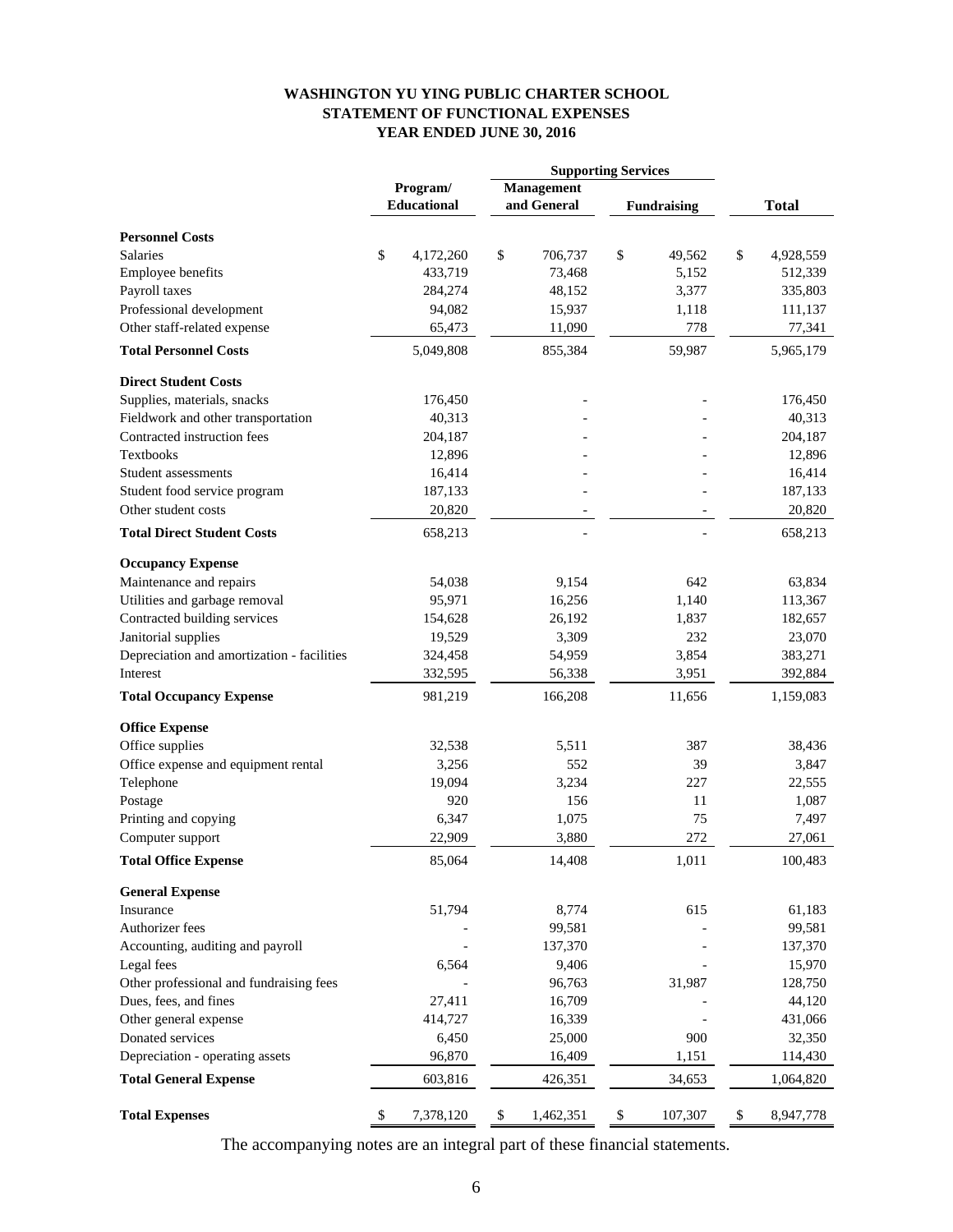# **WASHINGTON YU YING PUBLIC CHARTER SCHOOL STATEMENTS OF CASH FLOWS YEARS ENDED JUNE 30, 2017 AND 2016**

|                                                           | 2017 |            | 2016 |            |
|-----------------------------------------------------------|------|------------|------|------------|
| <b>CASH FLOWS FROM OPERATING ACTIVITIES</b>               |      |            |      |            |
| Change in net assets                                      | \$   | 1,663,242  | \$   | 1,014,078  |
| Adjustments to reconcile change in net assets to net cash |      |            |      |            |
| provided by operating activities                          |      |            |      |            |
| Depreciation and amortization                             |      | 481,857    |      | 497,701    |
| Change in fair value of interest rate swap                |      | (291, 476) |      | 241,193    |
| Amortization of debt issuance costs                       |      | 11,388     |      | 11,388     |
| Decrease (increase) in assets:                            |      |            |      |            |
| Grants receivable                                         |      | 58,617     |      | 37,337     |
| Accounts receivable                                       |      | (514)      |      | 2,362      |
| Prepaid expenses                                          |      | 17,159     |      | (20,038)   |
| Security deposits                                         |      | 8,500      |      | (10,000)   |
| (Decrease) increase in liabilities:                       |      |            |      |            |
| Accounts payable and accrued expenses                     |      | 102,413    |      |            |
|                                                           |      | 22,178     |      | (132, 406) |
| Accrued salaries and related expenses<br>Deferred revenue |      |            |      | 30,481     |
|                                                           |      | (935)      |      | (4,175)    |
| Net Cash Provided by Operating Activities                 |      | 2,072,429  |      | 1,667,921  |
| <b>CASH FLOWS FROM INVESTING ACTIVITIES</b>               |      |            |      |            |
| Purchase of property and equipment                        |      | (163,904)  |      | (107, 737) |
| Net Cash Used for Investing Activities                    |      | (163,904)  |      | (107, 737) |
| <b>CASH FLOWS FROM FINANCING ACTIVITIES</b>               |      |            |      |            |
| Capital lease obligation payments                         |      | (11,100)   |      | (10,272)   |
| Principal payments on debt                                |      | (409,000)  |      | (394, 664) |
| Net Cash Used for Financing Activities                    |      | (420, 100) |      | (404, 936) |
|                                                           |      |            |      |            |
| NET INCREASE IN CASH AND CASH EQUIVALENTS                 |      | 1,488,425  |      | 1,155,248  |
| CASH AND CASH EQUIVALENTS, beginning of year              |      | 6,640,311  |      | 5,485,063  |
|                                                           |      |            |      |            |
| CASH AND CASH EQUIVALENTS, end of year                    |      | 8,128,736  | \$   | 6,640,311  |
| SUPPLEMENTAL DISCLOSURE OF CASH FLOW INFORMATION          |      |            |      |            |
| Cash paid for interest                                    | \$   | 386,458    | - \$ | 378,598    |
|                                                           |      |            |      |            |
| SUPPLEMENTAL DISCLOSURE OF NON CASH INFORMATION           |      |            |      |            |
| Acquisition of equipment under capital lease              | \$   |            | \$   | 10,134     |
|                                                           |      |            |      |            |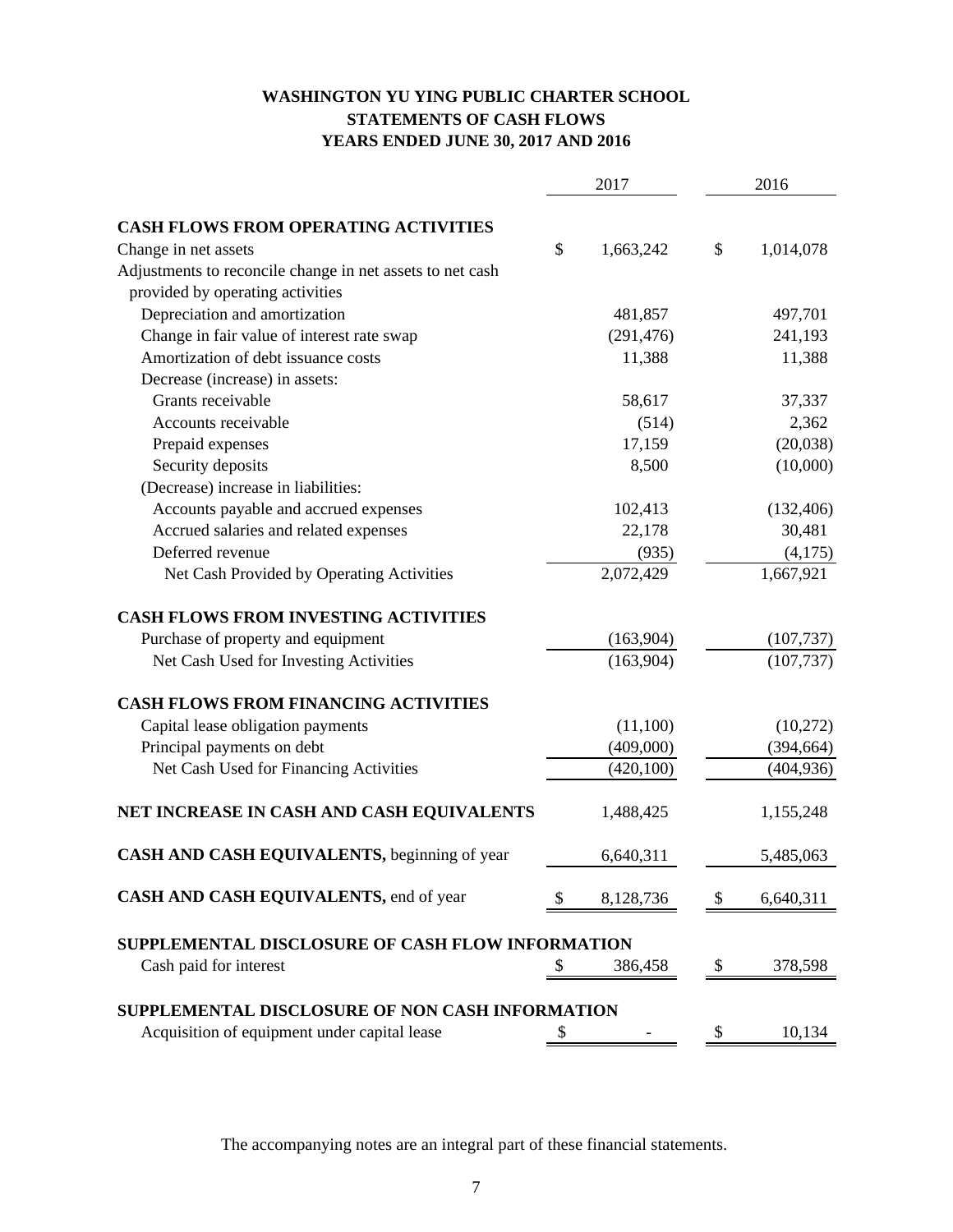## **NOTE A – ORGANIZATION AND NATURE OF BUSINESS**

Washington Yu Ying Public Charter School ("Yu Ying"), a District of Columbia not-for-profit Corporation, was incorporated on March 10, 2006, exclusively for educational purposes. Yu Ying operates as part of the District of Columbia Public Charter School system. Yu Ying aims to spark the fire of lifelong learning by providing a world class education for students in our nation's capital. As the first public school in Washington, DC to offer Chinese language immersion, Yu Ying combines language immersion with the inquiry-based curricula of the International Baccalaureate Organization.

Yu Ying was founded on the premise that fluency in more than one language develops a greater ability to communicate with, and to understand other cultures and that Chinese is a language of the future. Chinese is spoken by one in five people on the planet. As our economic connections to China strengthen and our political destinies become more intertwined, Chinese is increasingly being identified as an important international language. Yu Ying students who graduate speaking Chinese fluently will be well-positioned to enter college and the job market.

Yu Ying's primary sources of support are local appropriations for Charter Schools from the District of Columbia Government.

### Basic Programs

Yu Ying is on the leading edge of elementary education by combining a Chinese language immersion program with the state-of-the-art International Baccalaureate curriculum framework. Translated, Yu Ying means "nurturing excellence."

In January 2008, Yu Ying was granted its charter by the District of Columbia Public Charter School Board. When the school opened its doors to 130 students in September 2008, it was the only school of its kind, public or private, in the city and wider metropolitan area. That group of students, representing Pre-K, Kindergarten and First Grade, were the first to experience Yu Ying's innovative Chinese language immersion program: students learn all subjects in both languages. Each day they alternate between their Chinese and English classrooms which are led by native speakers of both languages.

Each year since its inception Yu Ying's student population has increased. During the year ending June 30, 2017 and 2016, Yu Ying educated 571 and 551 students, respectively, in grades pre-k 3 through 5th.

Yu Ying had a successful enrollment process in Spring 2017. Demand for this innovative program resulted in more than 1,400 applications for about 40 spots for new families for the 2017-18 school year. Yu Ying welcomed 579 students for the upcoming school year.

Yu Ying's permanent campus includes a 44,000 square foot facility on three acres. Yu Ying originally financed the purchase of the building in 2011 and has many amenities, including a large nature center and a Chinese/English library. During 2014, Yu Ying constructed additional classrooms, administrative space, and small group space to keep up with the growing demand and high student retention.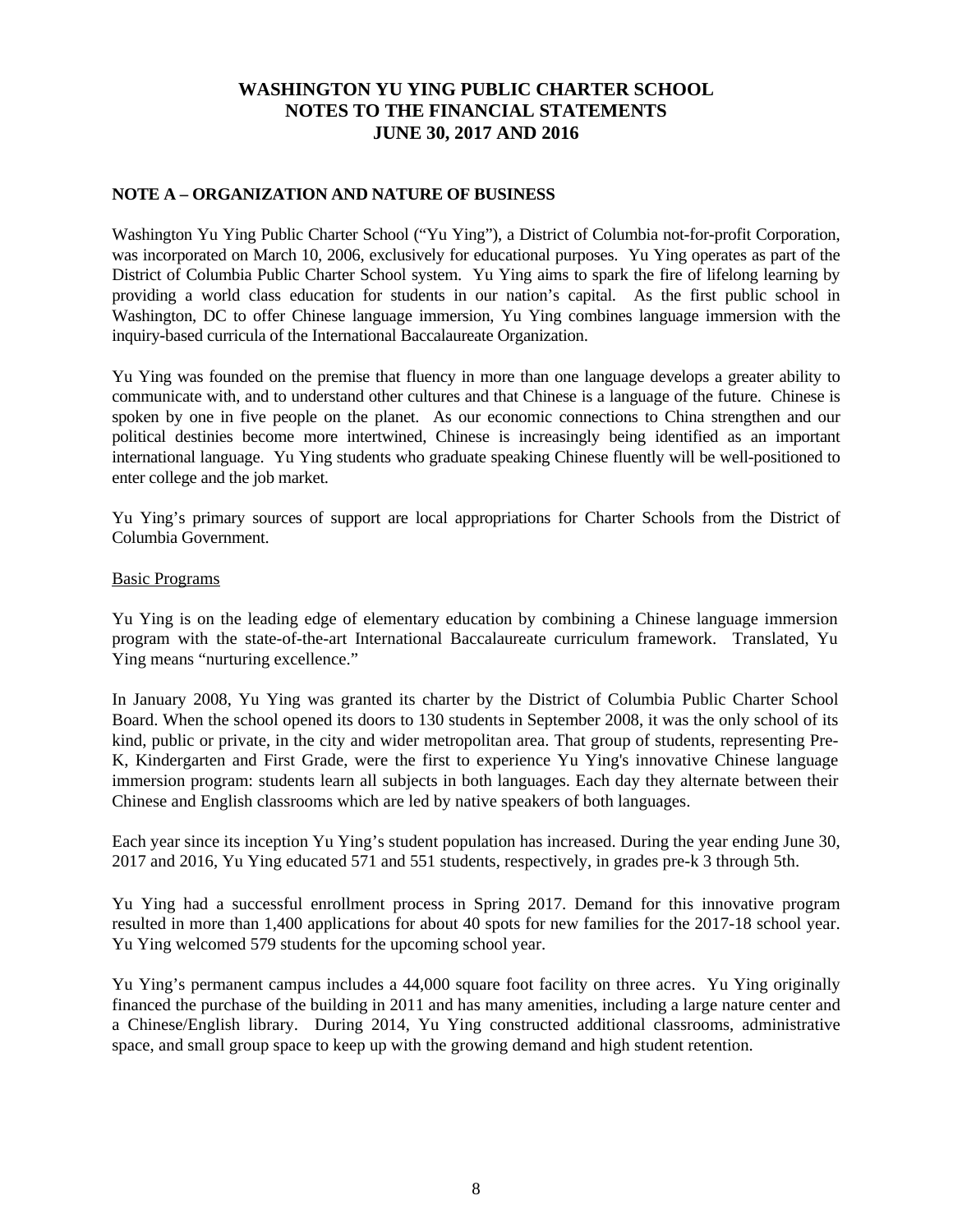(continued)

## **NOTE B – SUMMARY OF SIGNIFICANT ACCOUNTING POLICIES**

#### Basis of Presentation

Financial statement presentation follows Financial Accounting Standards Board ("FASB") Accounting Standards Codification ("ASC") Topic Not-for-Profit Entities. In accordance with the topic, Yu Ying reports information regarding its financial position and activities according to three classes of net assets: unrestricted net assets, temporarily restricted net assets, and permanently restricted net assets.

*Unrestricted Net Assets* – Net assets not subject to donor-imposed stipulations

*Temporarily Restricted Net Assets* – Net assets subject to donor-imposed stipulations that may or will be met by either actions of Yu Ying and/or the passage of time

*Permanently Restricted Net Assets* – Net assets subject to donor-imposed stipulations that they be maintained permanently by Yu Ying. Yu Ying had no permanently restricted net assets during the years ended June 30, 2017 and 2016.

### Basis of Accounting

Yu Ying's financial statements are prepared on the accrual basis of accounting. Therefore, revenue and related assets are recognized when earned and expenses and related liabilities are recognized as the obligations are incurred.

#### Use of Estimates

Management uses estimates and assumptions in preparing financial statements in accordance with accounting principles generally accepted in the United States of America. Those estimates and assumptions affect the reported amounts of assets and liabilities, the disclosures of contingent assets and liabilities, and the reported amounts of revenues and expenses. Actual results could vary from the estimates that were assumed in preparing the financial statements.

#### Cash and Cash Equivalents

For the purposes of the statement of cash flows, Yu Ying considers all highly liquid instruments purchased with an original maturity of less than three months and money market funds to be cash equivalents.

#### Accounts and Grants Receivable

Yu Ying's grants receivable consist of unsecured amounts due from public funding sources whose ability to pay are subject to appropriations. Yu Ying performs ongoing credit evaluations of its funding sources and generally does not require collateral. Due to the nature of funding from the federal government and the District of Columbia, management believes that all grants receivable are collectible within one year or less; therefore, no allowance for bad debt has been recorded.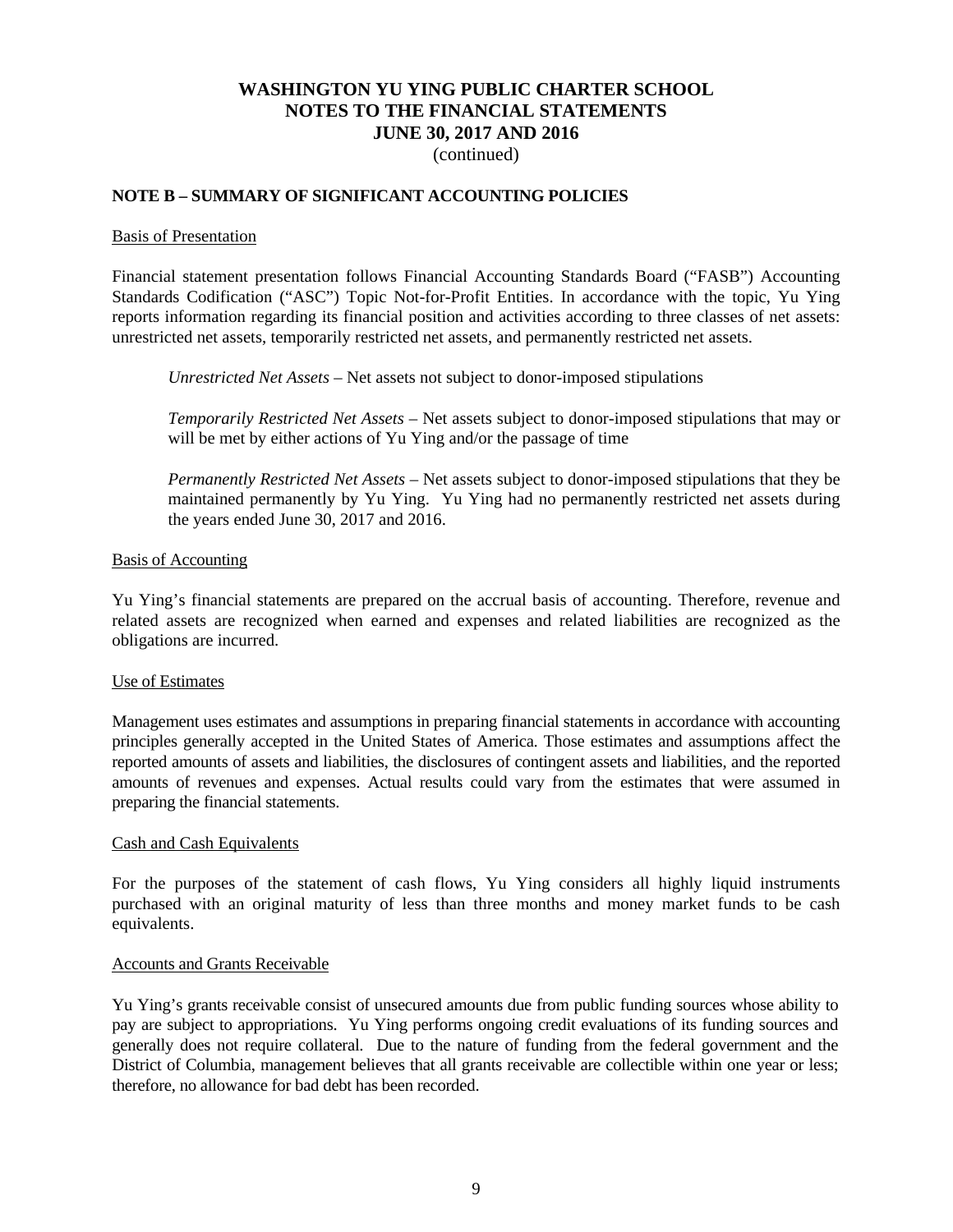(continued)

### **NOTE B – SUMMARY OF SIGNIFICANT ACCOUNTING POLICIES** – continued

#### Accounts and Grants Receivable – continued

Accounts receivables related to program service fees are recognized as revenue on the accrual basis of accounting at the time the program activity has occurred. Credit is extended for a period of 60 days with no interest accrual at which time payment is considered delinquent. Accounts receivables are written off as uncollectible when payment has not been received after 180 days.

#### Property and Equipment

Property and equipment are carried at cost or, if donated, at the approximate fair value at the date of donation. Yu Ying capitalizes all expenditures for property and equipment over \$1,000. Depreciation is computed using the straight line method over the estimated useful lives of the assets, which ranges from 3 to 40 years. When assets are sold or otherwise disposed of, the asset and related accumulated depreciation and amortization are removed from the accounts, and any remaining gain or loss is included in operations. Repairs and maintenance are charged to expense when incurred.

#### Debt Issuance Costs

Costs incurred in the issuance of debt have been capitalized and are reported on the statement of financial position as a direct deduction, net of accumulated amortization, from the related debt liability. Debt issuance costs are amortized as interest expense using the straight-line method over the remaining period of the debt, which approximates the effective interest method.

### Contributions

Contributions received are recorded as unrestricted, temporarily restricted or permanently restricted support, depending on the existence and/or nature of any donor restrictions. When a restriction expires (that is, when a stipulated time restriction ends or the purpose of the restriction is accomplished), temporarily restricted net assets are reclassified to unrestricted net assets and reported in the statement of activities as net assets released from restrictions. Restricted contributions whose restrictions are met in the same reporting period are shown as unrestricted contributions.

#### Grants

Grant revenues are received primarily from the District of Columbia Government. The grants are subject to audit by the grantor agencies. Such audits could result in a request for reimbursement by the agency for expenditures disallowed under the terms and conditions of the appropriate grantor. No provision for possible adjustment has been made in the accompanying financial statements because, in the opinion of management, such adjustment, if any, would not have a material effect on the financial statements.

#### Program Service Fees

Program service fee revenue is primarily from before and after care programs, paid meals, and other programs and is recognized when the service is provided.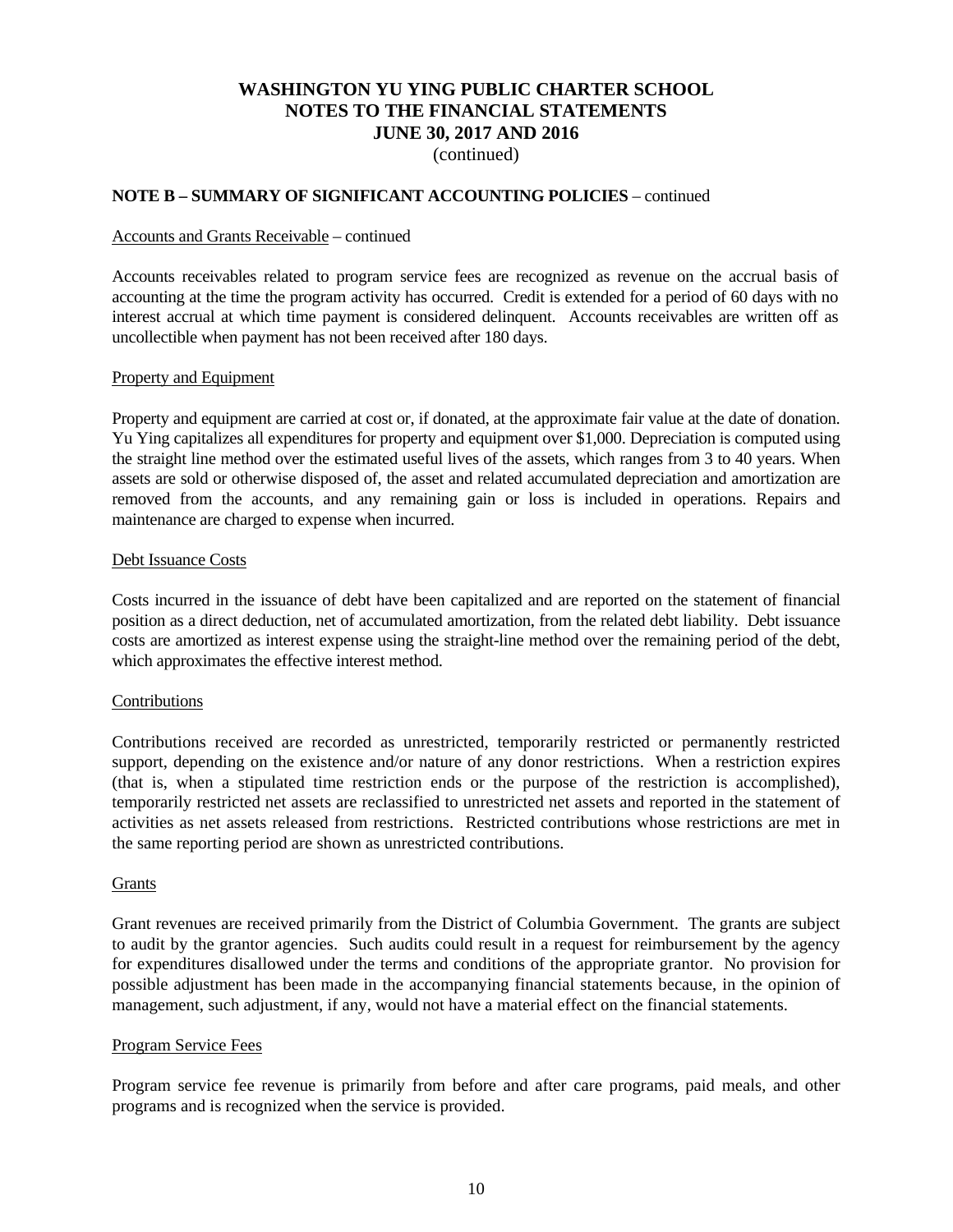(continued)

### **NOTE B – SUMMARY OF SIGNIFICANT ACCOUNTING POLICIES** – continued

#### Per Pupil Appropriations

Yu Ying receives a student allocation on a per-pupil basis from the District of Columbia to cover the cost of academic expenses. Deferred revenue result from per pupil appropriated revenue and other income received in the current fiscal year and deferred until the next fiscal year in which the service is provided. Per pupil appropriated revenue is recognized during the period for which the associated educational services are provided. Per pupil appropriation revenue includes \$896,786 and \$704,194 for the years ended June 30, 2017 and 2016, respectively, for enhancements, such as special education, English language learners, and at risk students.

### Functional Expenses

The costs of providing Yu Ying's various programs and supporting services have been summarized on a functional basis in the accompanying Statements of Activities. Accordingly, certain costs have been allocated among the programs, management and general, and fundraising services benefited.

### Donated Services and Materials

Donated materials are recorded at fair market value at the date of donation. Yu Ying received donated materials in the amount of \$7,336 and \$6,702 for the years ended June 30, 2017 and 2016, respectively. Donated services are recognized at their fair value if the service requires specialized skills and the services would typically need to be purchased, if not donated. Contributed services and promises to give services that do not meet the above criteria are not recognized. Yu Ying received donated legal, construction, silent auction, and communication services in the amount of \$74,722 and \$32,350 for the years ended June 30, 2017 and 2016, respectively.

## **NOTE C – INCOME TAXES**

Yu Ying qualifies as a organization exempt from federal income tax, except on unrelated business activities, under Section 501(c)(3) of the Internal Revenue Code. In addition, Yu Ying is classified as an entity that is not a private foundation under Section 509(a)(1).

Yu Ying believes that it has appropriate support for any tax positions taken, and as such, does not have any uncertain tax positions that are material to the financial statements or that would have an effect on its taxexempt status. There are no unrecognized tax benefits or liabilities that need to be recorded.

Yu Ying's information returns are subject to examination by the Internal Revenue Service for a period of three years from the date they were filed, except under certain circumstances. Yu Ying's information returns for the years 2013 through 2015 are open for examination by the Internal Revenue Service, although no request has been made as of the date of these financial statements.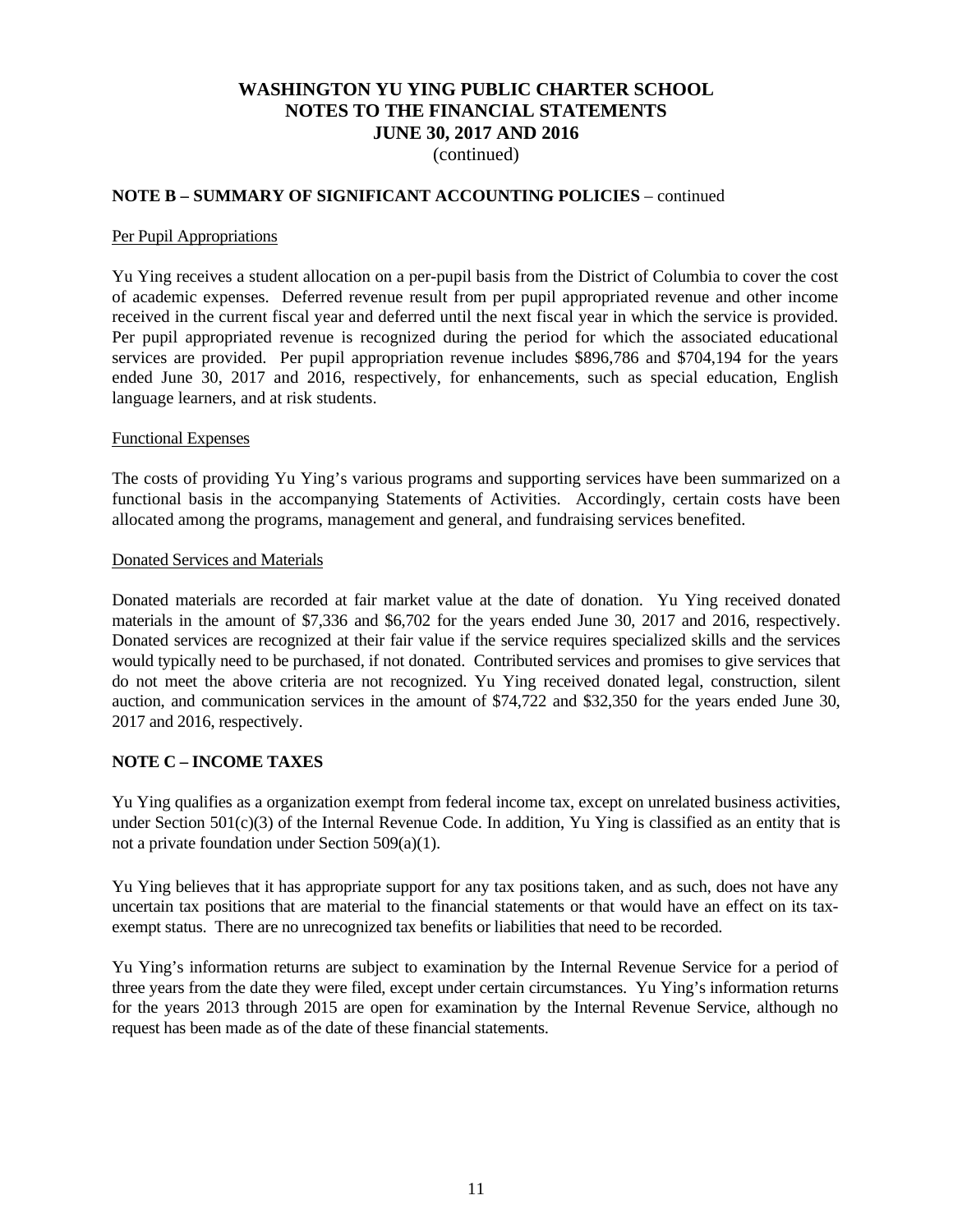(continued)

### **NOTE D – PROPERTY AND EQUIPMENT**

The following is a summary of property and equipment at June 30:

|                                  | 2017             |    | 2016       |
|----------------------------------|------------------|----|------------|
|                                  |                  |    |            |
| Land                             | \$<br>3,070,000  | \$ | 3,070,000  |
| <b>Building</b>                  | 14,257,833       |    | 14,154,934 |
| Furniture and equipment          | 412,141          |    | 377,306    |
| Computer equipment               | 358,905          |    | 332,284    |
| Equipment under capital lease    | 57,959           |    | 57,959     |
|                                  | 18,156,838       |    | 17,992,483 |
| Less: allowance for depreciation | 2,550,967        |    | 2,078,036  |
|                                  | 15,605,871       |    | 15,914,447 |
| Construction in progress         |                  |    | 9,377      |
| Property and Equipment, Net      | \$<br>15,605,871 | \$ | 15,923,824 |

Construction in progress includes on-going renovation, construction, and improvement projects at Yu Ying. During 2015, renovation and construction of the building was completed. As of June 30, 2016, construction in progress includes costs to implement a video camera system. Depreciation and amortization expense for the years ended June 30, 2017 and 2016 was \$481,857 and \$497,701, respectively. During 2016, Yu Ying entered into capital lease agreements for copier equipment. Accumulated depreciation includes accumulated amortization of capital leased equipment in the amount of \$27,000 and \$15,408 as of June 30, 2017 and 2016, respectively. Amortization expense related to capital leased equipment was \$11,592 and \$11,423 for the years ended June 30, 2017 and 2016, respectively.

## **NOTE E – LONG-TERM DEBT**

#### Revenue Bonds

During February 2012, an outstanding construction line of credit balance with Eagle Bank was converted into tax-exempt District of Columbia Revenue Bonds, Series 2012, issued for \$10,275,000 ("Series 2012 Bond"). The Series 2012 Bond was collateralized by Yu Ying's real estate, Yu Ying's per pupil facility allowance, and all future unrestricted philanthropic pledges. The Series 2012 Bond was scheduled to mature March 1, 2037. The Series 2012 Bond payments were payable monthly and comprised of principal plus interest at 4.00% per annum through March 1, 2017. Prepayment of the Series 2012 Bond, in whole or in part, was subject to a redemption percentage and additional fees and expenses.

On October 1, 2014, the Series 2012 Bond agreement was amended and restated to make certain modifications to the terms of the Series 2012 Bonds and issue \$3,921,433 of tax-exempt District of Columbia Revenue Bonds, Series 2014 ("Series 2014 Bond"). The Series 2012 Bond, with a remaining principal balance of \$9,593,567, were purchased by the owner of the Series 2014 Bond. The Series 2014 Bond was issued to refinance existing debts, finance approved construction costs, and pay approved loan costs related to the tax-exempt debt.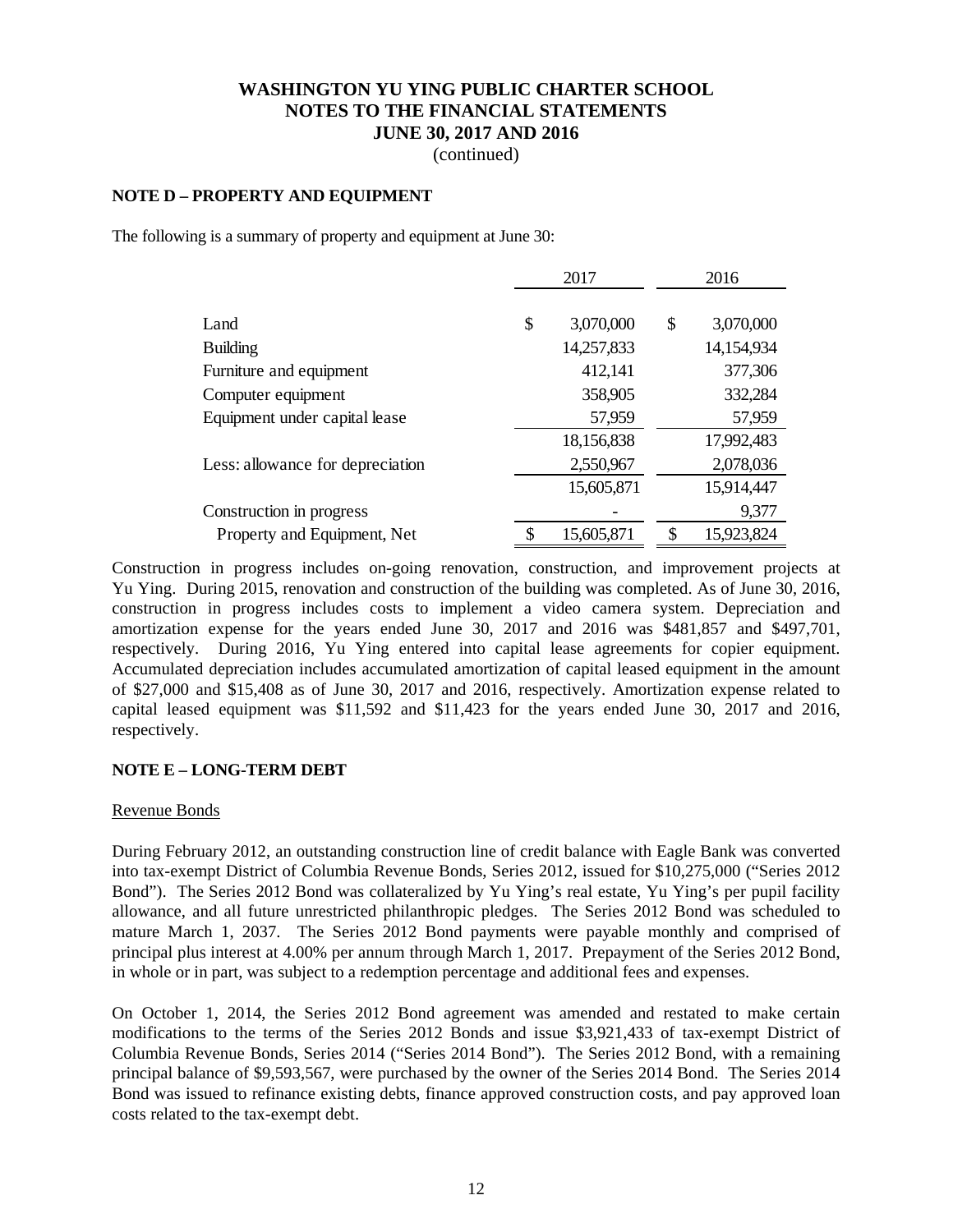(continued)

### **NOTE E – LONG-TERM DEBT** – continued

#### Revenue Bonds – continued

The amended Series 2012 Bond and Series 2014 Bond (collectively, the "Bonds") are collateralized by all assets of Yu Ying located or used in connection with operations at Yu Ying's current location. The Bonds are scheduled to mature October 1, 2044, and are paid over a 23 year amortization schedule. Interest plus principal payments are due monthly at a variable rate of 78% of the one-month LIBOR rate plus 1.75%, adjusted monthly, through October 1, 2021. The variable interest rate, adjusted monthly, of subsequent periods will be determined by a market agent in accordance with the Bonds' documents. As of June 30, 2017 and 2016, the variable rate at which interest accrued was 2.66% and 2.12% per annum, respectively.

The debt agreements contain certain restrictive, financial, and nonfinancial covenants. In the opinion of management, Yu Ying has complied with the required covenants for 2017 and 2016.

#### Derivative Instrument

Yu Ying entered into an interest rate swap agreement effective October 3, 2014 with a termination date of October 1, 2021. The interest rate swap instrument, which has been designated as a cash flow hedge, was not determined to be fully effective. Yu Ying's interest rate swap has a notional amount of \$6,757,500, which is one half of the outstanding debt principal at October 1, 2014. Under the interest rate swap agreement, Yu Ying is to pay a fixed rate of 3.64% per annum on a monthly basis, while receiving a variable rate of 78% of the one-month LIBOR rate plus 1.75%, adjusted monthly. Subject to the terms of the agreement, upon an event of default or termination, the non-defaulting party has the option to terminate the agreement prior to the termination date.

Net settlement payments, which are made monthly, are recorded as interest expense in the accompanying financial statements. The fair value of the interest rate swap as of June 30, 2017 and 2016 is a liability of \$148,067 and \$439,543, respectively. Changes in the fair value of the interest rate swap are reported in the statement of activities.

The following summarizes long-term debt as of June 30:

|                                                                                                    | 2017             |    | 2016       |
|----------------------------------------------------------------------------------------------------|------------------|----|------------|
| District of Columbia Revenue Bonds (Washington Yu Ying<br>Public Charter School Issue) Series 2012 | \$<br>8,840,575  | \$ | 9,130,907  |
| District of Columbia Revenue Bonds (Washington Yu Ying<br>Public Charter School Issue) Series 2014 | 3,613,433        |    | 3,732,101  |
| Total                                                                                              | 12,454,008       |    | 12,863,008 |
| Less: current maturity                                                                             | (424, 672)       |    | (409,000)  |
| Less: debt issuance costs, net of accumulated amortization                                         | (230,612)        |    | (242,000)  |
| Long-Term Debt, Net                                                                                | \$<br>11,798,724 | S  | 12,212,008 |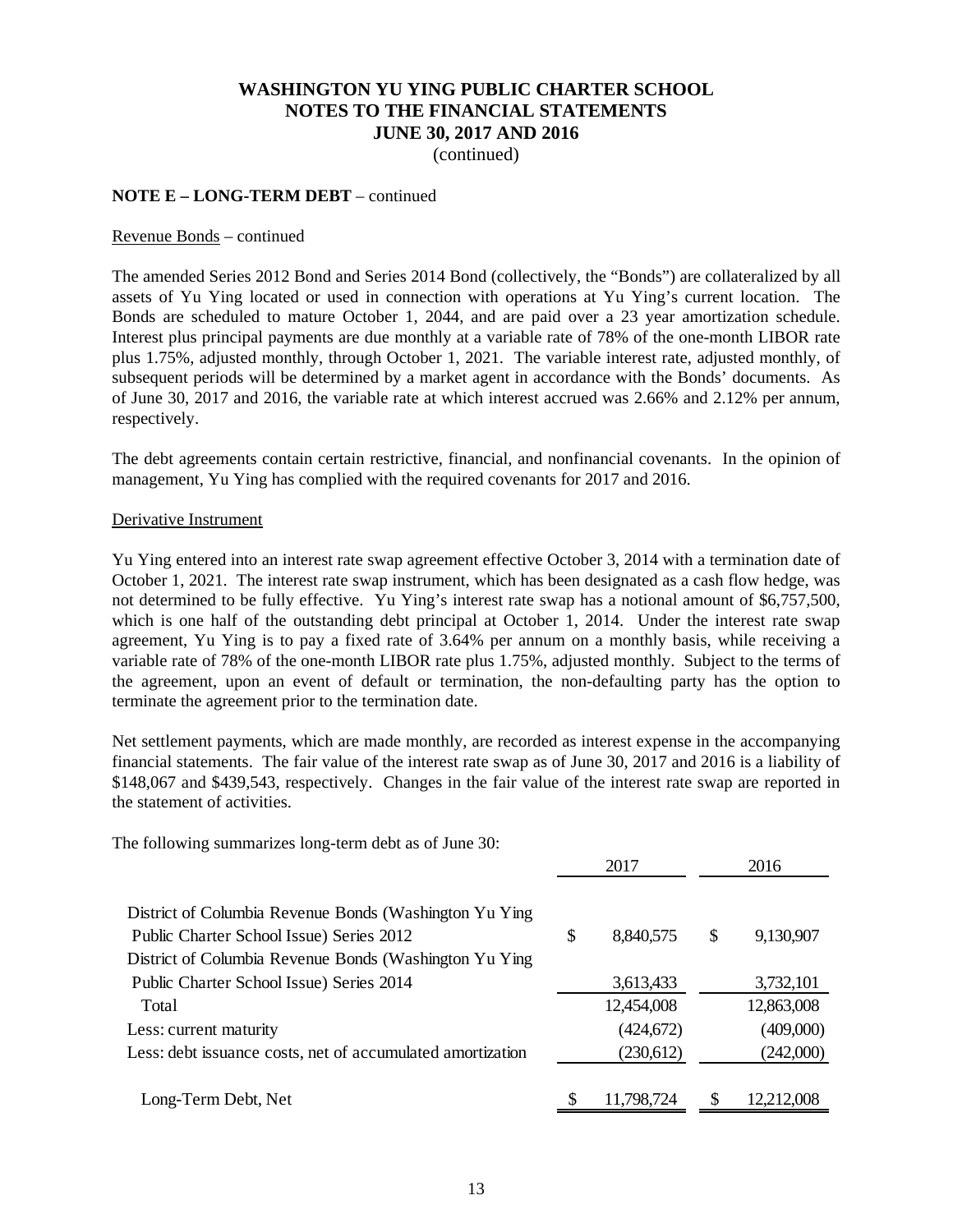(continued)

### **NOTE E – LONG-TERM DEBT** – continued

In prior years, Yu Ying reported debt issuance costs as a deferred charge in the statement of financial position and amortization of such costs in the statement of activities as depreciation and amortization. To comply with new GAAP presentation requirements in 2017, Yu Ying began reporting such costs as a direct deduction from the carrying amount of the related debt and reclassified prior year amounts, resulting in a reduction of total June 30, 2016 assets and liabilities by \$242,000. The change did not affect net assets.

Similarly, Yu Ying now reports amortization of debt issuance costs as interest expense and reclassified 2016 amounts accordingly. As a result, reported interest expense in 2016 was increased (and depreciation and amortization decreased) by \$11,388, with no effect on the change in net assets. The amortization of debt issuance costs as interest expense for the year ended June 30, 2017 was \$11,388.

Debt issuance costs and accumulated amortization are as follows as of June 30:

|                                | 2017     |  | 2016     |
|--------------------------------|----------|--|----------|
|                                |          |  |          |
| Debt issuance costs            | 261.929  |  | 261,929  |
| Less: accumulated amortization | (31,317) |  | (19.929) |
| Debt Issuance Costs, Net       | 230,612  |  | 242,000  |

Aggregate annual maturities of the debt are as follows for the years ending June 30:

| 2018       | \$ | 424,672    |
|------------|----|------------|
| 2019       |    | 440,000    |
| 2020       |    | 454,332    |
| 2021       |    | 471,664    |
| 2022       |    | 489,996    |
| Thereafter |    | 10,173,344 |
| Total      | S  | 12,454,008 |

## **NOTE F – FAIR VALUE MEASUREMENTS**

Fair value, as defined in the fair value measurement accounting guidance, is the price that would be received to sell an asset or paid to transfer a liability in an orderly transaction between market participants at the measurement date, or exit price.

The guidance on fair value measurement accounting requires that Yu Ying make assumptions market participants would use in pricing an asset or liability based on the best information available. Yu Ying considers factors that were not previously measured when determining the fair value of financial instruments. These factors include nonperformance risk (the risk that the obligation will not be fulfilled) and credit risk, of the reporting entity (for liabilities) and of the counterparty (for assets). The fair value measurement guidance prohibits inclusion of transaction costs and any adjustments for blockage factors in determining the instruments' fair value. The principal or most advantageous market should be considered from the perspective of the reporting entity.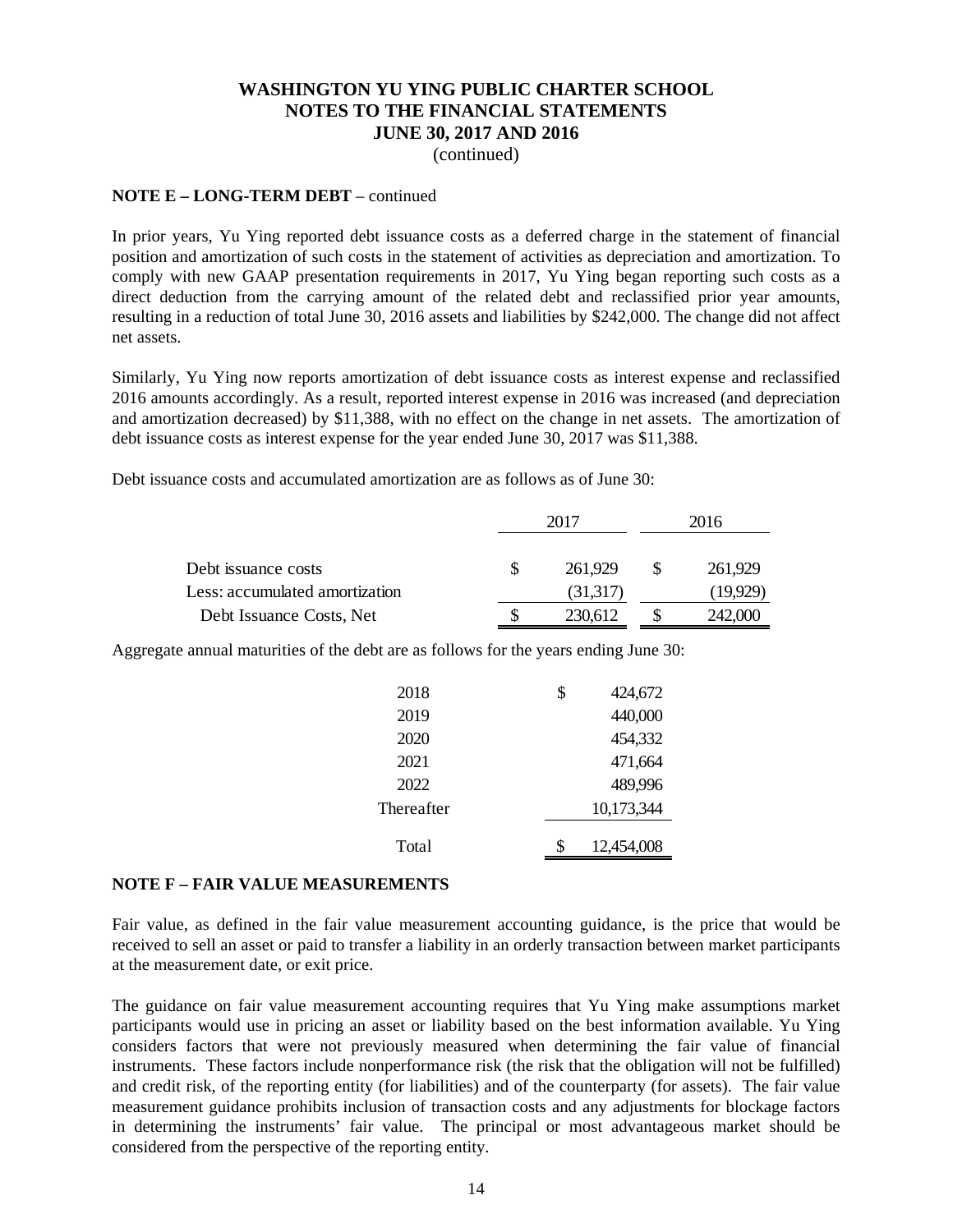(continued)

### **NOTE F – FAIR VALUE MEASUREMENTS** – continued

Fair value, where available, is based on observable quoted market prices. Where observable prices or inputs are not available, several valuation models and techniques are applied. These models and techniques attempt to maximize the use of observable inputs and minimize the use of unobservable inputs. The process involves varying levels of management judgment, the degree of which is dependent on the price transparency of the instruments or market and the instruments' complexity.

To increase consistency and enhance disclosure of the fair value of financial instruments, the fair value measurement accounting guidance established a fair value of inputs to the valuation technique, into a three-level fair value hierarchy. A financial instrument's level within the fair value hierarchy is based on the lowest level of input significant to the fair value measurement, where level 1 is the highest and level 3 is the lowest. The three levels are defined as follows:

Level 1 – Observable inputs such as quoted prices in active markets. Active markets are those in which transactions for the asset or liability occur with sufficient frequency and volume to provide pricing information on an ongoing basis.

Level 2 – Inputs other than quoted prices in active markets that are either directly or indirectly observable. These include quoted market prices for similar assets or liabilities, quoted market prices for identical or similar assets in markets that are not active, adjusted quoted market prices, inputs from observable data such as interest rate and yield curves, volatilities or default rates observable at commonly quoted intervals or inputs derived from observable market data by correlation or other means.

Level 3 – These are investments where values are based on prices or valuation techniques that require inputs that are both unobservable and significant to the overall fair value measurement. These inputs reflect certain assumptions by management about the assumptions market participants would use in pricing the investments. These investments include non-readily marketable securities that do not have an active market.

The fair value of Yu Ying's interest rate swap (level 3) is based on a calculated mathematical approximation of market values derived from proprietary models of a third party specialist. These valuations are determined on mid market basis and do not include bid/offered spread that would be reflected in an actual price quotation. These valuations and models rely on certain assumptions regarding past, present, and future market conditions.

The following table summarizes the activity for fair value measurements of assets (liabilities) using significant unobservable inputs (level 3):

|                                                                | 2017 |                      | 2016 |                         |
|----------------------------------------------------------------|------|----------------------|------|-------------------------|
| Fair Value, beginning of year<br>Changes in interest rate swap | \$.  | (439,543)<br>291,476 |      | (198,350)<br>(241, 193) |
| Fair Value, end of year                                        |      | (148,067)            |      | (439,543)               |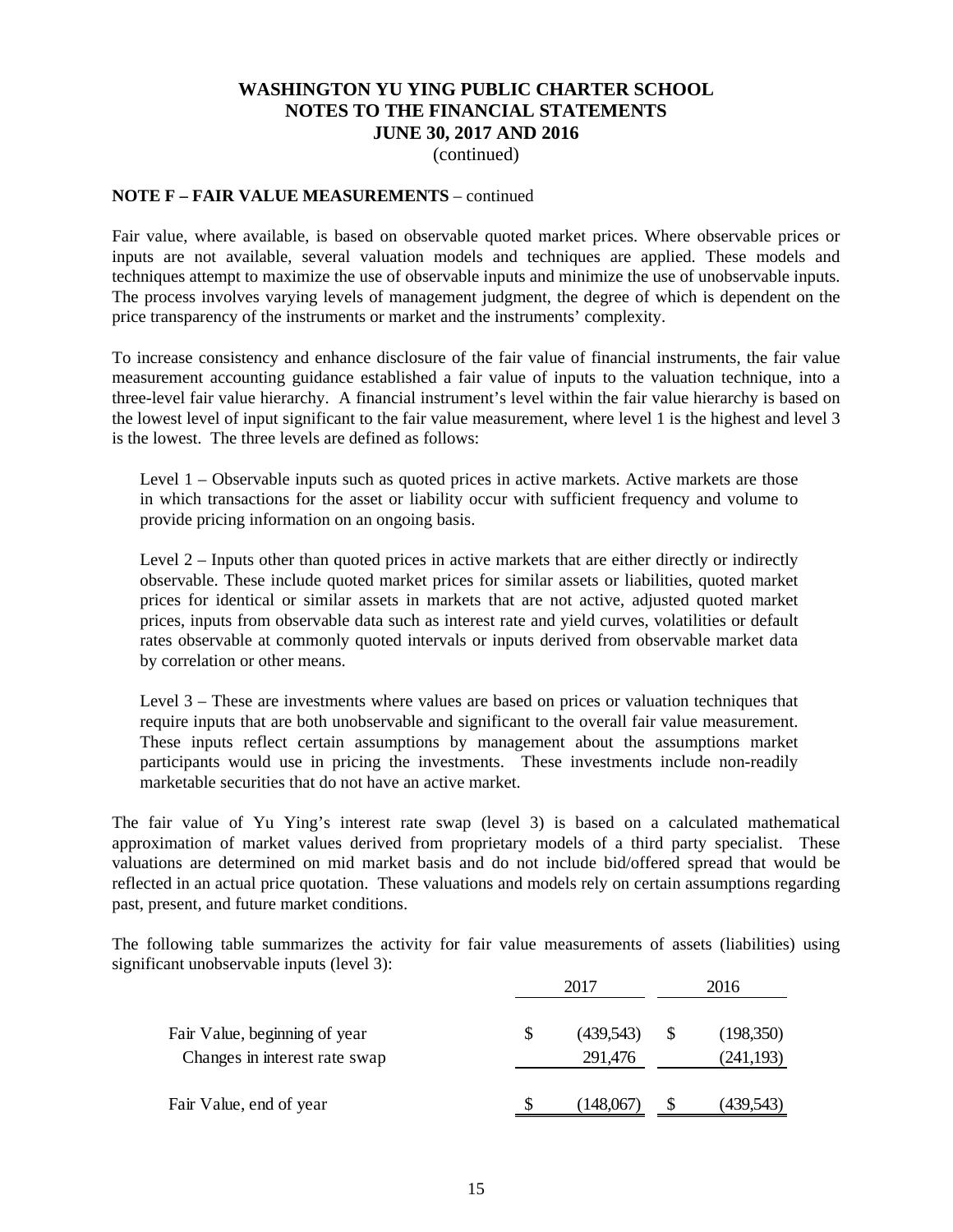(continued)

## **NOTE G – TEMPORARILY RESTRICTED NET ASSETS**

Temporarily restricted net assets are restricted for the following purposes as of June 30:

|                                              | 2017 |        | 2016 |        |
|----------------------------------------------|------|--------|------|--------|
| Technology                                   | \$   | 20,399 |      | 33,786 |
| Mandarin immersion early childhood education |      |        |      | 6,445  |
| Other                                        |      | 6,607  |      | 2,560  |
| Total                                        |      | 27,006 |      | 42,791 |

### **NOTE H – DISTRICT OF COLUMBIA PUBLIC CHARTER SCHOOL BOARD CONTRACT**

Yu Ying has been approved by the District of Columbia Public Charter School Board to operate a charter school in the District of Columbia. The original contract, dated January 10, 2008, was amended on September 2, 2014. The amendment allows Yu Ying the ability to enroll students in additional grades through an agreement with District of Columbia International School.

#### **NOTE I – RETIREMENT PLAN**

During January 2014, a qualified 401(k) Plan was established for eligible employees after one year of employment. The 401(k) Plan allows participants to make voluntary contributions up to the maximum amount allowable by the Internal Revenue Code. Yu Ying matches the employee's contribution up to 3% of the employee's salary, subject to a vesting schedule. Total expenses related to the Plan for the years ended June 30, 2017 and 2016 totaled \$101,177 and \$87,548, respectively.

### **NOTE J – CONTINGENCIES**

Yu Ying receives revenue from government grants and contracts that are subject to inspection and audit by the appropriate funding agency. The purpose is to determine whether program funds were used in accordance with their respective guidelines and regulations. The potential exists for disallowance of previously funding program costs. Yu Ying is of the opinion that disallowance, if any, arising from such audits will not have a material effect on the financial statements. Yu Ying has no provisions for the possible disallowance of program costs on its financial statements,

## **NOTE K – CONCENTRATIONS**

Yu Ying is dependent on per-pupil funding from the District of Columbia Public School System, as authorized by the District of Columbia Public Charter School Board. During the years ended June 30, 2017 and 2016, 83% and 83% of total support was provided by per-pupil funding, respectively.

Yu Ying maintains its cash in two financial institutions. The cash balances are insured by the Federal Deposit Insurance Corporation ("FDIC") up to \$250,000. Yu Ying's cash routinely exceeds the FDIC limit. Management does not believe Yu Ying is exposed to any significant credit risk on its cash and cash equivalents.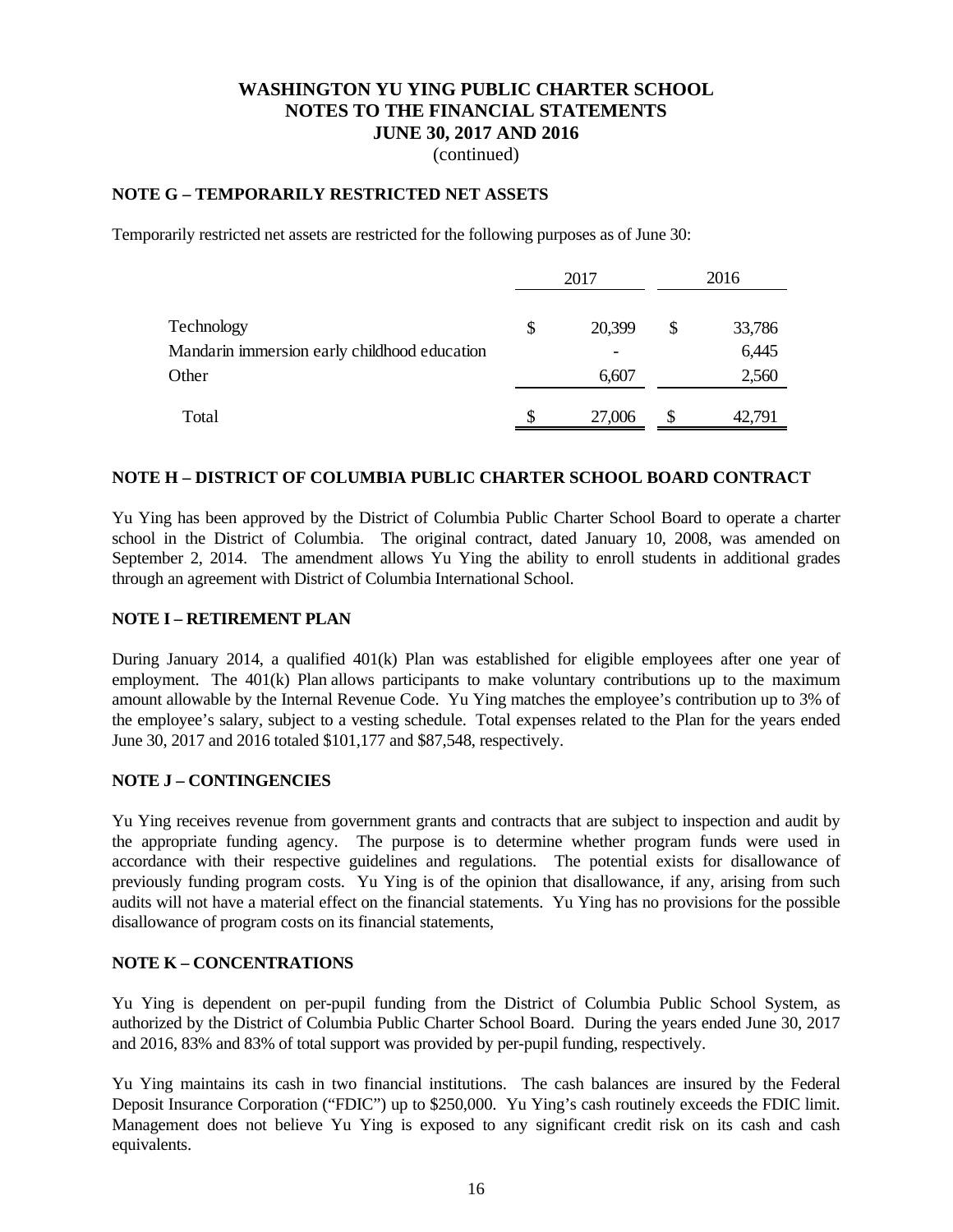(continued)

### **NOTE L - SUBSEQUENT EVENTS**

In preparing these financial statements, Yu Ying's management has evaluated events and transactions for potential recognition or disclosure through November 14, 2017, which is the date the financial statements were available to be issued. There were no additional events or transactions that were discovered during the evaluation that required further recognition or disclosure.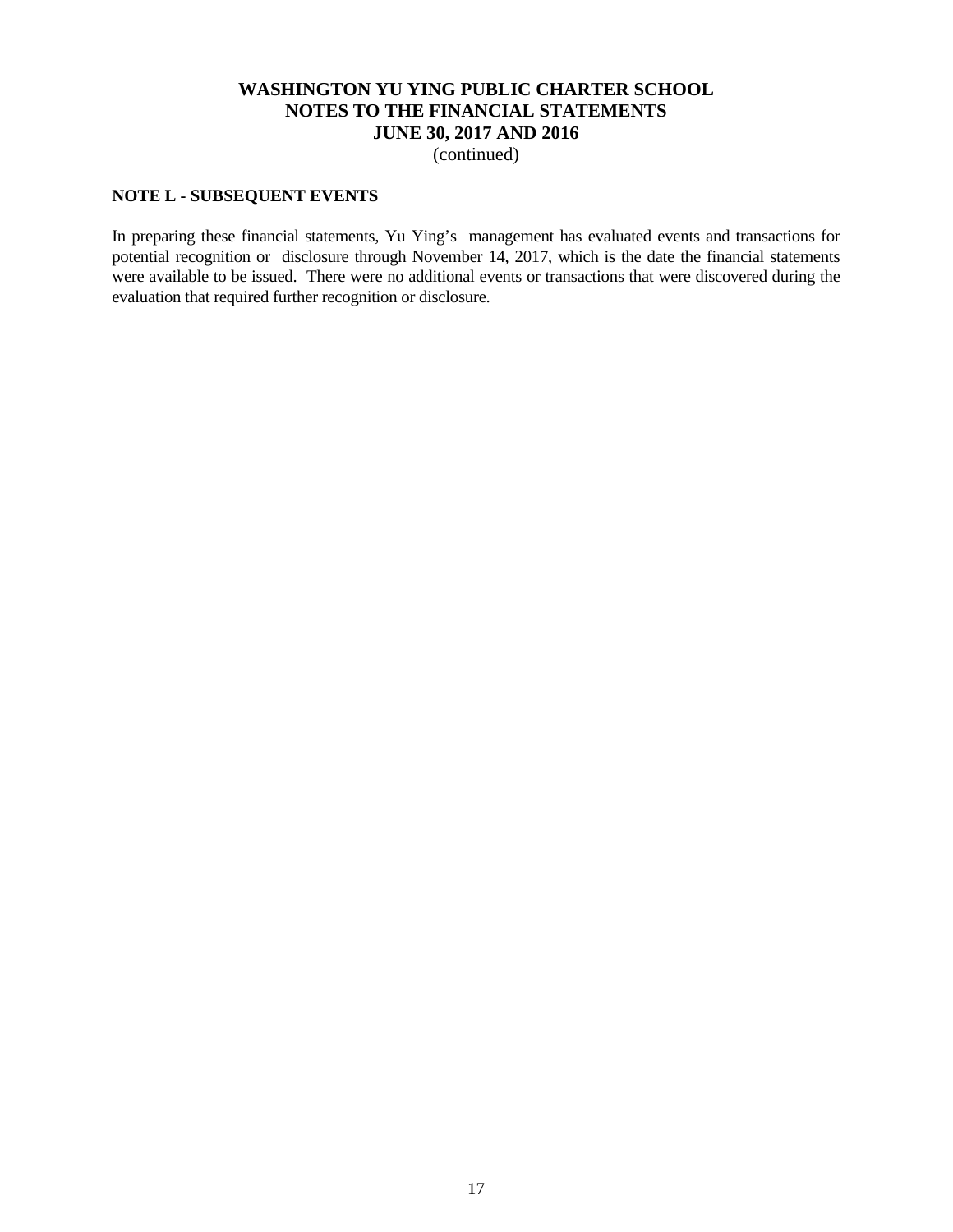

1730 Rhode Island Avenue, NW Suite 800 Washington, DC 20036 (202) 296-3306 Fax: (202) 296-0059

# **INDEPENDENT AUDITOR'S REPORT ON INTERNAL CONTROL OVER FINANCIAL REPORTING AND ON COMPLIANCE AND OTHER MATTERS BASED ON AN AUDIT OF FINANCIAL STATEMENTS PERFORMED IN ACCORDANCE WITH** *GOVERNMENT AUDITING STANDARDS*

Board of Trustees Washington Yu Ying Public Charter School Washington, DC

We have audited, in accordance with the auditing standards generally accepted in the United States of America and the standards applicable to the financial audits contained in the *Government Auditing Standards* issued by the Comptroller General of the Untied States, the financial statements of the Washington Yu Ying Public Charter School (a nonprofit organization) ("Yu Ying"), which comprise the statement of financial position as of June 30, 2017, and the related statements of activities, functional expenses, and cash flows, for the year then ended, and the related notes to the financial statements, and have issued our report thereon dated November 14, 2017.

#### **Internal Control Over Financial Reporting**

In planning and performing our audit of the financial statements, we considered Yu Ying's internal control over financial reporting (internal control) to determine the audit procedures that are appropriate in the circumstances for the purpose of expressing our opinions on the financial statements, but not for the purpose of expressing an opinion on the effectiveness of Yu Ying's internal control. Accordingly, we do not express an opinion on the effectiveness of Yu Ying's internal control.

A *deficiency in internal control* exists when the design or operation of a control does not allow management or employees, in the normal course of performing their assigned functions, to prevent, or detect and correct misstatements on a timely basis. A *material weakness* is a deficiency, or a combination of deficiencies, in internal control such that there is a reasonable possibility that a material misstatement of the entity's financial statements will not be prevented, or detected and corrected on a timely basis. A *significant deficiency* is a deficiency, or a combination of deficiencies, in internal control that is less severe than a material weakness, yet important enough to merit attention by those charged with governance.

Our consideration of internal control over financial reporting was for the limited purpose described in the first paragraph of this section and was not designed to identify all deficiencies in internal control over financial reporting that might be material weaknesses or significant deficiencies. Given these limitations, during our audit we did not identify any deficiencies in internal control that we consider to be material weaknesses. However, material weaknesses may exist that have not been identified.